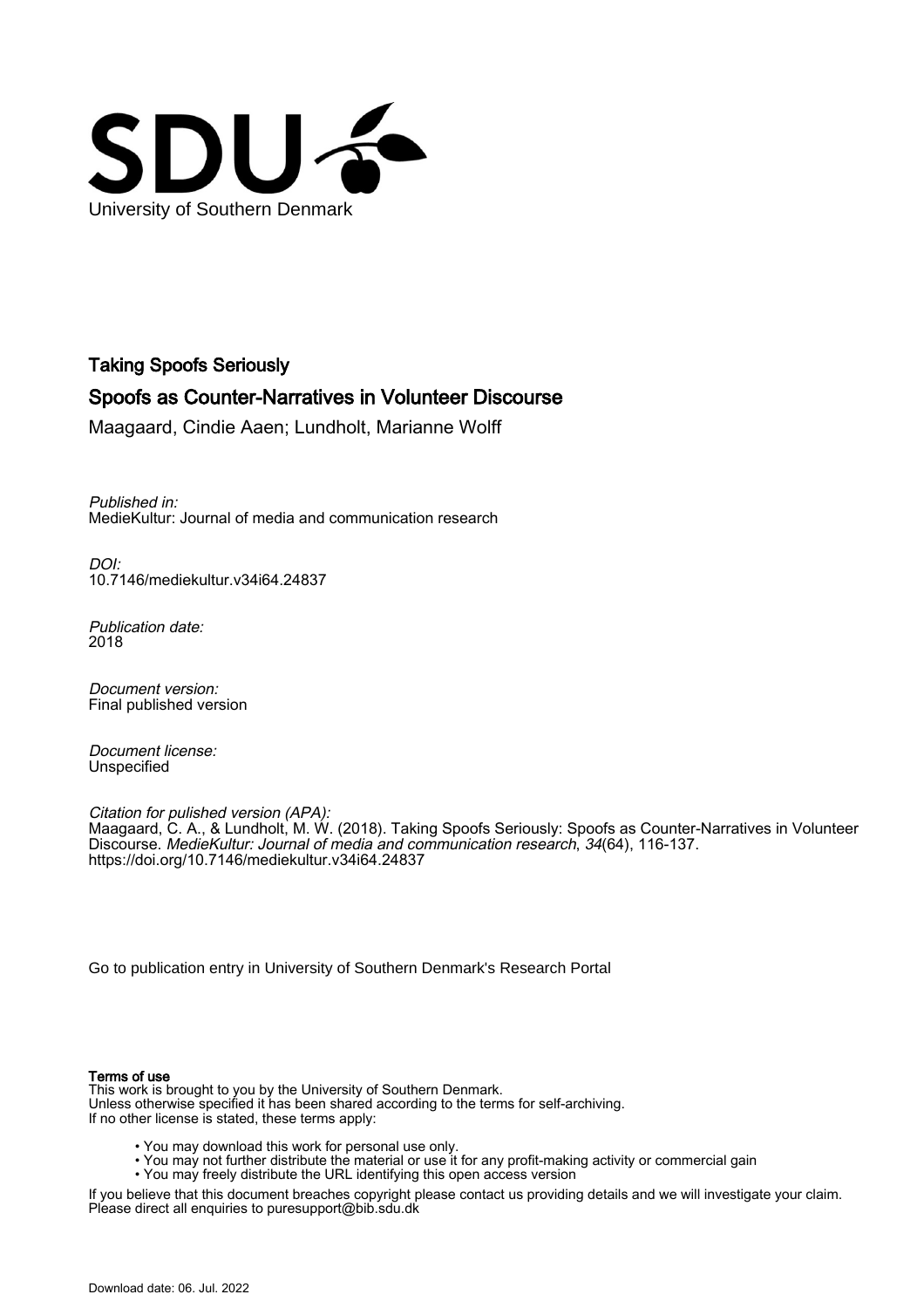

Article – Open section

# **Taking spoofs seriously**

# **The counter-narrative potential of spoofs as critical discourse**

# **Cindie Maagaard and Marianne Wolff Lundholt**

MedieKultur 2018, 64, 116-137

Published by SMID | Society of Media researchers In Denmark | www.smid.dk The online version of this text can be found open access at https://tidsskrift.dk/mediekultur

#### *Abstract*

*This article explores how the theoretical framework of "counter-narrative" can be a resource for the analysis of spoofi ng videos. Using spoofs deployed by activist organizations to critique Western aid appeals and "voluntourism," we 1) investigate the intertextual mechanisms of spoof videos as counter-narrative and how spoofers borrow generic conventions and use them to create alternative narratives, and 2) discuss the consequences of their cultural depictions, for example for the discourse of volunteering, which we examine here, particularly in light of tendencies*  toward self-reflecting campaigns identified by Chouliaraki (2013). Through these *understandings, we draw lessons about the counter-narrative potential of spoofs*  used as critique and edification and their ambivalent status as counter-narratives. *As critiques, they may hold a mirror to viewers' self-perceptions and motivations. Yet, this self-reflexive strategy carries the risk of self-congratulatory complicity with the genres they seek to critique and the discourses and power relations upon which they depend.*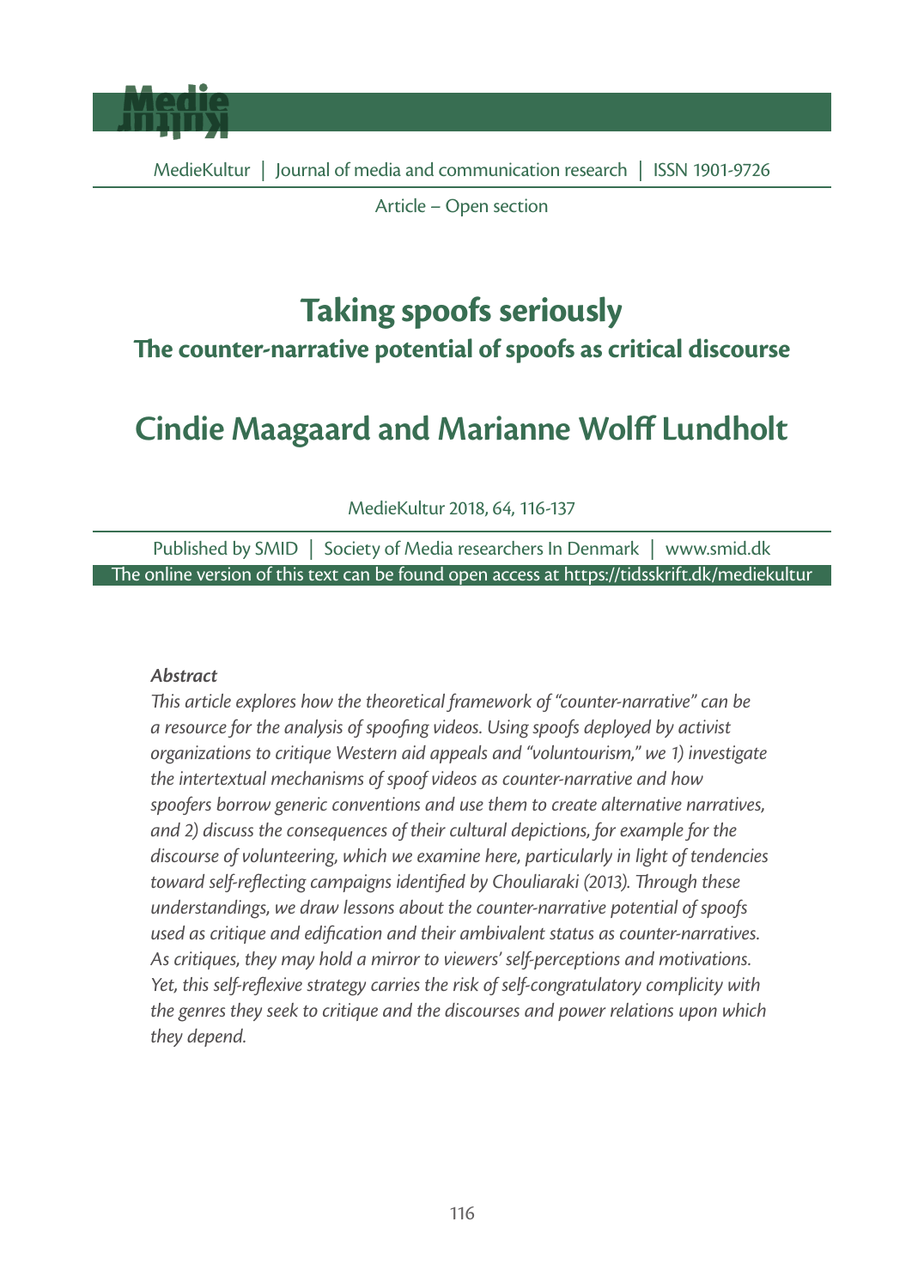### **Introduction**

As a form of parody, a spoof involves borrowing from and creatively revising the source which is its object of parody and, as a result, is at once both an imitation of the original and a reworking of it which offers a new, often critical, perception of its content and/or its form (Vanden Bergh et al., 2011). In this article, we examine the critical potential of video spoofs of humanitarian aid appeals, particularly their capacity to constitute counternarratives to the master narratives in Western culture which undergird the genres of humanitarian communication.

Deployed by activist organizations and individuals to critique Western aid appeals and *voluntourism* in African countries, spoofs of humanitarian appeals offer alternative representations to discourses which rely on the *white savior complex* often realized through what has been referred to as *poverty porn* and oversimplified portrayals of receivers of humanitarian and charity aid. Spoofs constitute a means by which organizations and individuals can respond critically to these portrayals, calling attention to misrepresentations by employing—and, often, exaggerating—the same generic conventions which they critique, with humor as the (intended) result. For example, the spoof video produced by the Norwegian Students and Academics International Assistance Fund (SAIH), *Who Wants to Be a Volunteer*? (SAIH, 2014), uses the generic frame of the game show "Who Wants to Be a Millionaire?" combined with stereotypical representations from aid donation campaigns to tell the story of "Lilly," a selfie-taking volunteer from a Western country who is convinced that Africa consists of only one country. This, and similar spoofs, as we will discuss, ridicule humanitarian *feel good* appeals designed to involve the emotions and the self-image of the viewer through a *What is in it for me?* communicative strategy, which Chouliaraki has shown tends to characterize contemporary appeals (2013, pp. 3-4). The spoof foregrounds volunteers' self-serving motives and their lack of knowledge about the countries, cultures, and people they wish to help, and it problematizes oversimplified and homogenizing portrayals of Africans in need.

Our aim in the present article is to investigate the capacity of spoofs to provide narratives which counter dominant cultural narratives about the relationship between Western donors and African receivers of humanitarian aid. Through an analysis of the ways which spoofs imitate and simultaneously revise the conventions of humanitarian appeals, for example, by mixing them with genres from popular culture, we argue that spoofs have an ambivalent status as counter-narratives. As critiques, they hold a mirror to Western viewers, inviting them to see themselves, their self-perceptions, and their motivations. Yet, by adopting this self-reflexive strategy in appealing to these same viewers—inviting them to laugh along—both spoofers and viewers alike risk a self-congratulatory complicity with the genres they seek to critique and the discourses and power relations upon which they depend. In examining this ambivalence, we hope to add to an understanding of what Chouliaraki has described as a tendency toward strategies in humanitarian communication in which "solidarity is anchored [...] in the spectacle of others like us, inviting our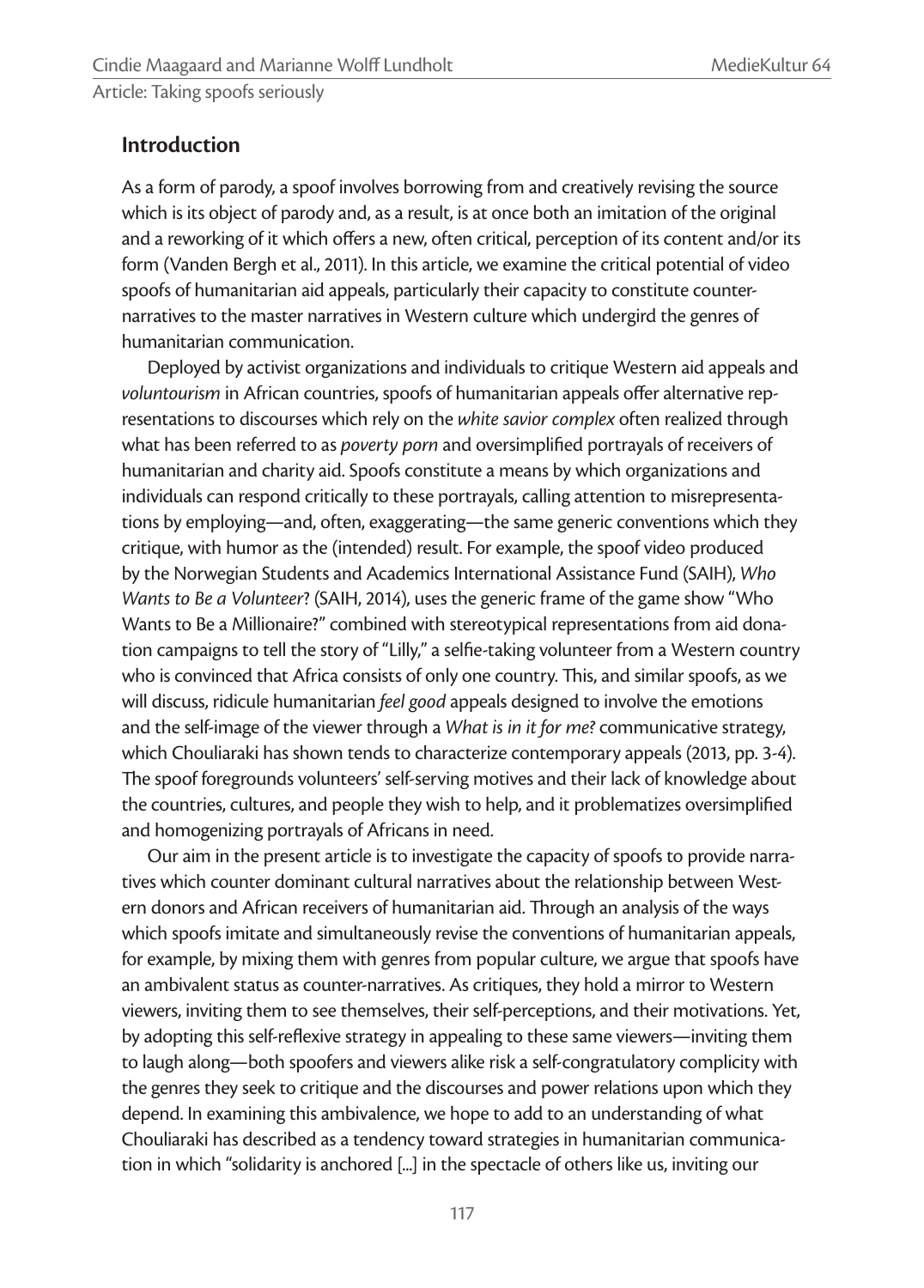capacity for self-reflection" (p. 20). Not only is attention to this tendency necessary for a more holistic understanding of humanitarian communication, as Chouliaraki writes, but it takes on heightened relevance in light of recent critiques of voluntourism and volunteers and donors' misconceptions of vulnerable others (for discussions of this see, e.g., Angod, 2015; Hall & Raymond, 2008; McGehee, 2012).

In order to understand spoof videos' critical capacity toward dominant narratives, we analyze their imitations and revisions of the genre of humanitarian appeal and discuss these through the conceptual framework of counter-narratives, i.e., narratives whose meanings are dependent upon their relations with other narratives, and which engage in acts of critique or resistance to cultural master narratives which perpetuate the logic of the white savior and the dependent other.

The data for our analysis are based on spoof videos found through searches through the above-mentioned humanitarian organization, SAIH, for which spoofs are a primary mode of communication about stereotypes, and references from critical articles about volunteering (Kushner, 2016; Sullivan, 2017), as well as through YouTube searches. After a presentation of the phenomenon of humanitarian spoofs, the theoretical framework of the white savior narrative and concepts of master narratives, counter-narratives, and spoofing, we turn to the generic components and strategies of the videos' construction. We analyze how verbal, visual, and audial modes are used to realize unexpected elements, reversals, and exaggerations of conventional generic elements.

In an in-depth analysis, we focus on one exemplary spoof of humanitarian appeal, *Let's Save Africa! – Gone Wrong*, (SAIH, 2012), but we also refer to other examples and draw parallels to them. On the basis of our analysis, we discuss the ways which spoofs both counter the white savior master narrative and the self-promotion of volunteers and remain complicit with them, as they share conventions with the original videos upon which they draw. In light of this ambivalence, we suggest that, in spite of their intent, the counter-narrative spoofs in some ways remain so deeply embedded in the kinds of strategies they critique, they inadvertently reproduce them.

In our theoretical and analytical focus, we find the concept of counter-narrative particularly useful in the case of spoofs because spoofs exhibit a stance-taking and intertextual relation to the original material which, as we will explain, is similar to the relation between a master and a counter-narrative. Both spoofs and counter-narratives have critical potential, and both raise the question of how critique is manifested in texts and films through conventions of representation. Because our analytical focus is on representation, we touch less here on the role of digital platforms and social media in their production and distribution. Yet, we do address users' possible motivations for using spoofing as a form of self-realization enabled by the affordances and availability of media because these, in some ways, reproduce the self-promoting strategies which spoofs seek to critique.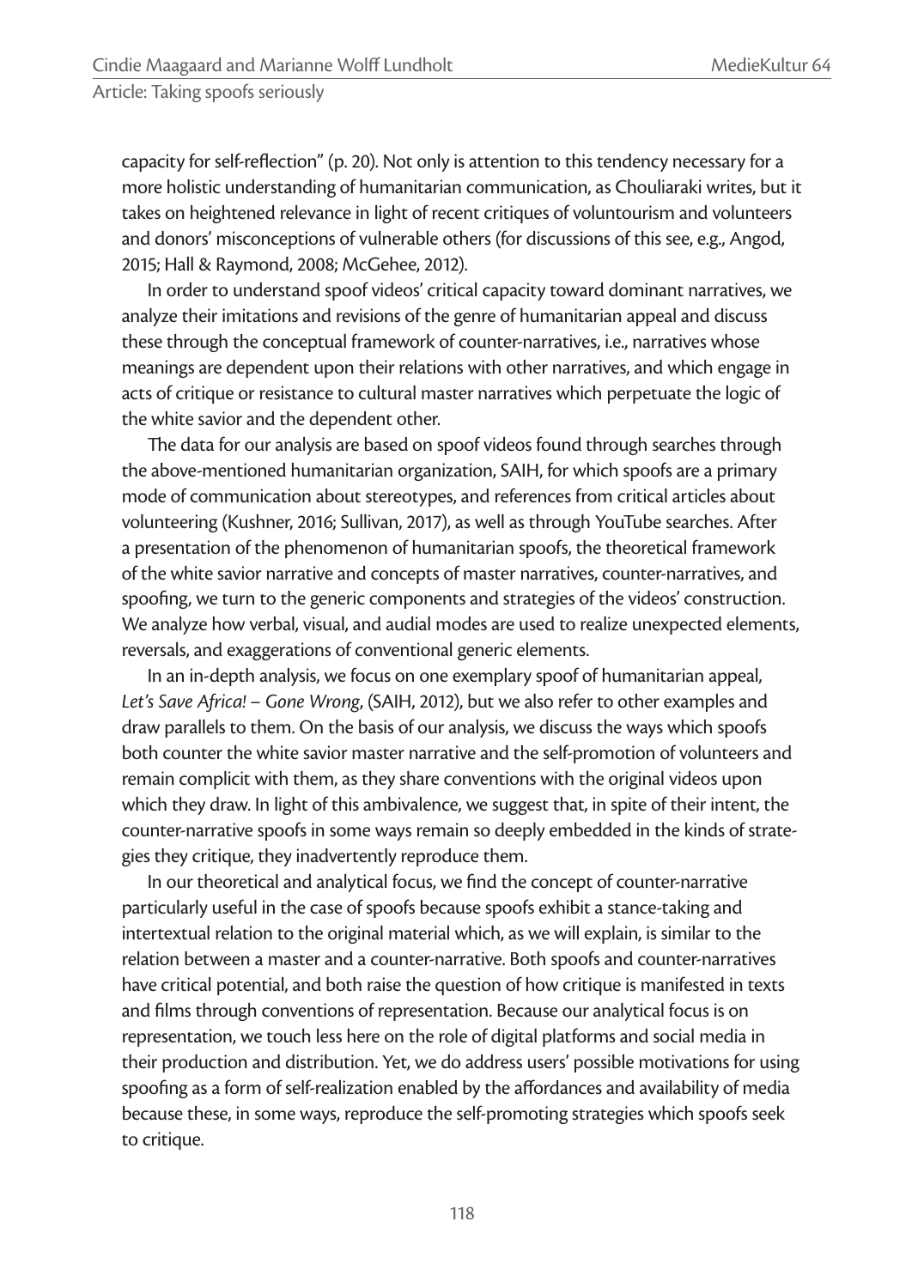All in all, our intent is to shed light on the ambivalence inherent in spoofs between their critical, counter-narrative potential and their dependence on the same generic elements which they critique. In the case of humanitarian communication, this furthers an understanding of the tendency toward appeals to viewers' feelings about themselves. With respect to spoofs more generally, we show how an examination of the ways that generic elements are parodied, through verbal, visual, and audial cues which create surprise, reversals, and exaggerations, can help us understand spoofers' representational strategies. These strategies, coupled with the concept of counter-narrative, can provide a framework for the analysis of spoofs, particularly those which address problematic social issues and/or are designed to edify viewers.

## **Master and counter-narratives**

The white savior complex has a history as a master narrative for how the relations between receivers and givers of aid are understood, practiced, and represented. As explained by Acevedo, Ordner, and Thompson (2010), the term master narrative has been used by postmodern and critical race theorists "to denote an all-encompassing and authoritative account of some aspect of social reality that is widely accepted and endorsed by the larger society" (p. 125). Explorations of counter-narratives include how they influence understandings of gender, sexuality, and ethnicity (Bamberg & Andrews, 2004), class and education (Piekut, 2017), and organizations (Frandsen, Lundholt, & Kuhn, 2017). Halverson et al. (2011) explain that a master narrative is "a trans-historical narrative that is deeply embedded in a particular culture" (p. 14), where culture is understood as "an interrelated set of shared characteristics or qualities claimed by an ethnic, social, or religious group to which human beings collectively identify" (ibid.). Master narratives are discourses which gain cultural authority through mechanisms of social, political, and institutional structures of power. Their power depends upon cultural acceptance at the same time that they are constitutive of the culture upon which that acceptance depends. Thus, cultures provide the specific context for power to be designated, carried out, and contested.

The term *master* reflects power to dominate, repress, or even silence alternative narratives. Accordingly, a master narrative has the potential to serve as a script for the ways which social processes and relations are carried out (Stanley, 2007). They tend to "normalize" and "naturalize" events (Stanley, p. 360), and, thus, constrain the range of actions and interpretations available to individuals. While they are culturally endorsed and perpetuated, the scripts of master narratives serve the function of framing self-perceptions and identity, as well as behavior. As Bamberg and Andrews assert, "[t]he power of master narratives derives from their internalisation […] we become the stories we know, and the master narrative is reproduced" (p. 11).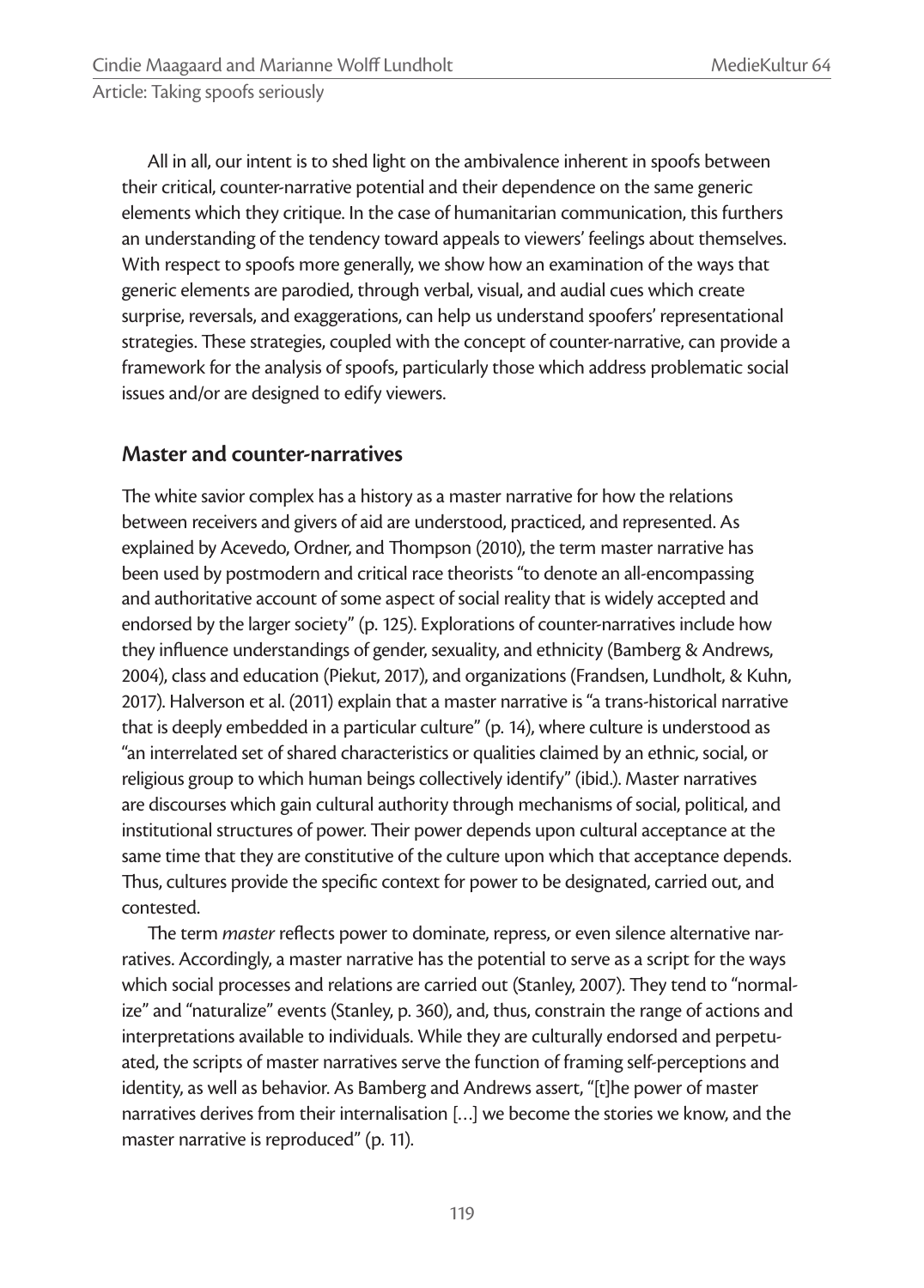The scripts of cultural master narratives therefore serve to constrain the generic expectations toward form and content which, in turn, constrain individual narrative representations. As Bamberg (2004) argues, a master narrative provides a storyline which serves as a blueprint, or what has been termed a "masterplot" by Abbott (2008), which may be fleshed out in different, particular narrative instances (p. 47). That is to say that narratives dominant within a culture serve as blueprints for representational genres which then provide conventions for the realization of narratives in particular works of, say, film or text.

In humanitarian communication, the master narrative of the white savior provides a masterplot that is made visible in individual instances of a genre, such as the appeal to donate or volunteer. This can be seen, for example, in depersonalizing and deindividualizing images of suffering and vulnerable others. Hunger has been visualized through images of emaciated children, impoverished living conditions, villages with makeshift houses, and the adverse effects on the environment in areas ravaged by drought or natural disaster. These were superseded, as Chouliaraki has shown, by a tendency toward personalizing strategies, which portray individual people with names and personal stories, in an effort to awaken the viewer's solidarity through a sense of shared humanity (Chouliaraki, 2013). Increasingly, these have given way to a focus on Western donors, including volunteers who *make a difference*, and celebrities, as in songs by the charity musical group Band Aid (Chouliaraki, 2013; Lundholt, 2017). Across these shifts of strategy, however, the images reproduce common notions of the disempowered receivers of aid and those empowered to help. These notions remain uncontested.

In view of the pervasiveness of master narratives, developing narratives to counter them may seem an impossible task, a point which is reflected in discussions of the concept of counter-narrative. As Bamberg (2004) asserts, one view on master narratives is that they form an all-encompassing grand narrative whose terms are impossible to exit (pp. 359-360), and, therefore, even attempts at resistance are complicit with them. This makes the concept of counter-narrative useful in the context of spoofing, since spoofs both imitate and undertake a revision of the models which they borrow.

As a conceptual term, counter-narrative has been defined in various ways, but generally refers to narratives which are understood through their stance-taking toward one or more other narratives (Andrews, 2004; Gabriel, 2016; Johansen, 2016; Lundholt, Maagaard, & Piekut, forthcoming, 2018). The specific aspect of stance, or positioning, distinguishes them from other forms of intertextuality (Lundholt et al., forthcoming, 2018). This positionality has been seen as a means of opposing or resisting socially and culturally informed master narratives (about, for example, ethnicity, gender, sexuality, and profession), which are normative or oppressive, or exclude perspectives or experiences which diverge from those conveyed through the master narratives. In this sense, counternarratives play a role in storytellers' positioning themselves against, or critiquing, the themes and ideologies of master narratives. Accordingly, counter-narratives refer to "the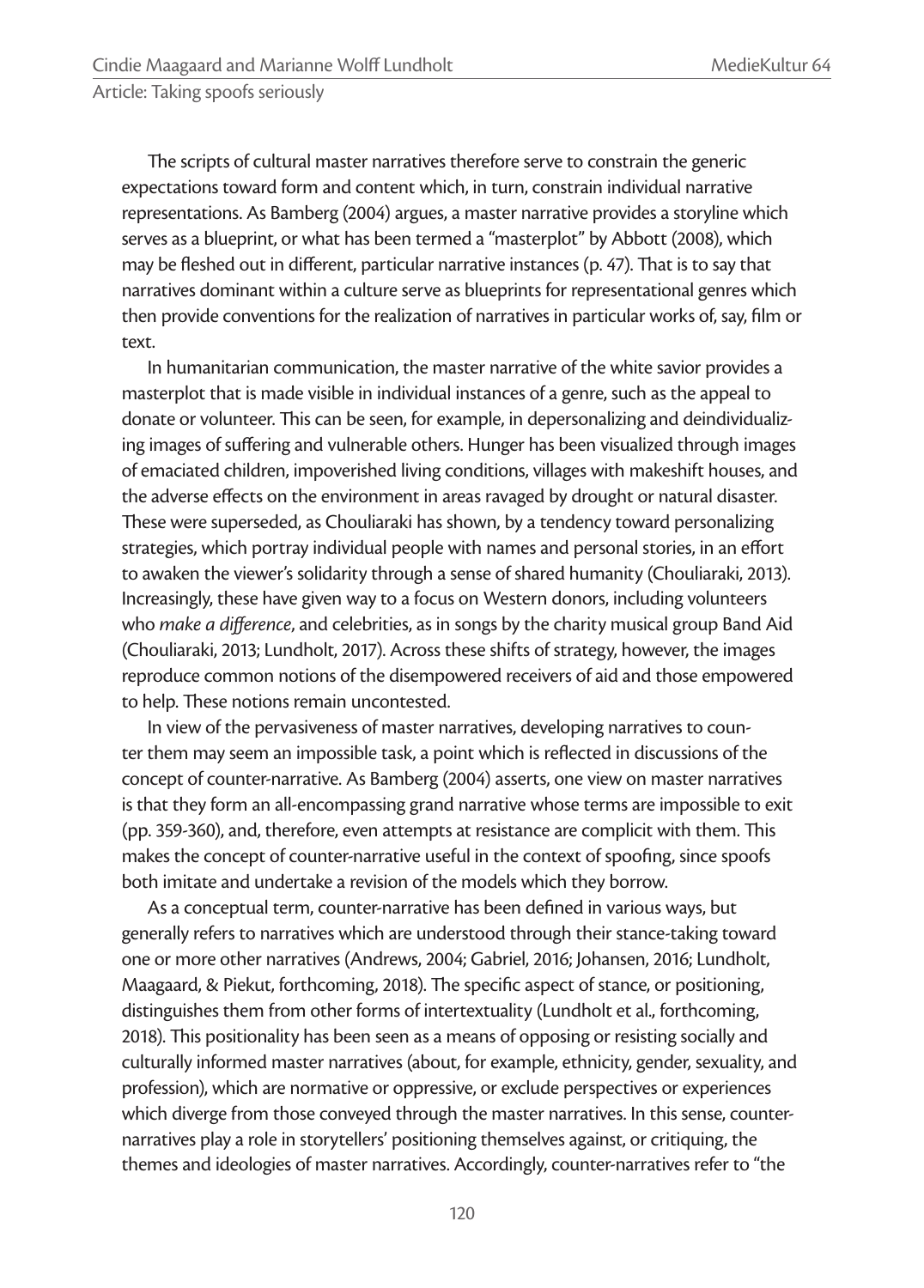stories which people tell and live which offer resistance, either implicitly or explicitly, to dominant cultural narratives" (Andrews, 2004, p. 1).

Studies of the counter-narrative investigate how an individual's story constitutes a reaction to such scripts and "an attempt to regain moral agency and humanity" (Acevedo, Ordner, & Thompson, 2010, p. 61). In counter-narratives, the singular experiences of individuals provide evidence of exceptions to the rule of the master narrative. In studies of the counter-narrative, an individual is typically regarded within the context of larger groups with identity markers such as membership in a specific social class, profession, ethnic or racial group, gender, sexuality, or religion—or a combination of these.

## **Humanitarian communication and spoofs**

Spoof videos have in recent years become a form of expression which incorporates humor to engage critically with forms of humanitarian communication. The Norwegian organization SAIH, for example, uses spoof videos and their annual Radi-Aid award as part of a campaign to educate the public about the potentially damaging consequences of stereotypes and lack of knowledge about the societies, cultures, and people who receive humanitarian aid. Spoofing of humanitarian communication is one of the many critical perspectives on cultural issues produced by the comedians Tripp and Tyler (see Tripp & Tyler, 2013). Similarly, spoofs are a vehicle for the *Campaign to End Humanitarian Douchery* on Twitter, as well as in their video *If Voluntourists Talked about North America* (2015) and on the Instagram *Barbie Savior* site, both of which call attention to the self-serving motives of volunteers.

Such spoofs can be seen as part of a wider, critical concern with the problems associated with humanitarian aid and voluntourism, particularly cases of volunteers doing more harm than good for receivers of aid, and with humanitarian appeals, in general, in which recruitment or advertisements for donations involve appeals to adventure, the bolstering of one's CV, self-fulfillment, and the good feelings of the donor which come from helping others. These appeals are characteristic of shifts in the representation of solidarity with vulnerable others which Chouliaraki has argued have occurred in the decades since the 1960s. In exploring the ways solidarity is communicated and stimulated, Chouliaraki traces historical developments in humanitarian communication. As she shows, representations of the 1960s and 70s focused on the suffering other, inviting pity and compelling the viewer's desire to help others without expectation of a return. Appeals of the 1980s and 90s shifted toward depicting receivers of aid as singular individuals with whom viewers may identify and be urged to support through humanitarian assistance. Where these forms of appeal move viewers to solidarity through a focus on the other, later appeals demonstrate a turn toward strategies prompting viewers' self-reflection. Chouliaraki describes these shifts as departures from those in which "doing good to others is about our common humanity and asks nothing back" toward what follows as: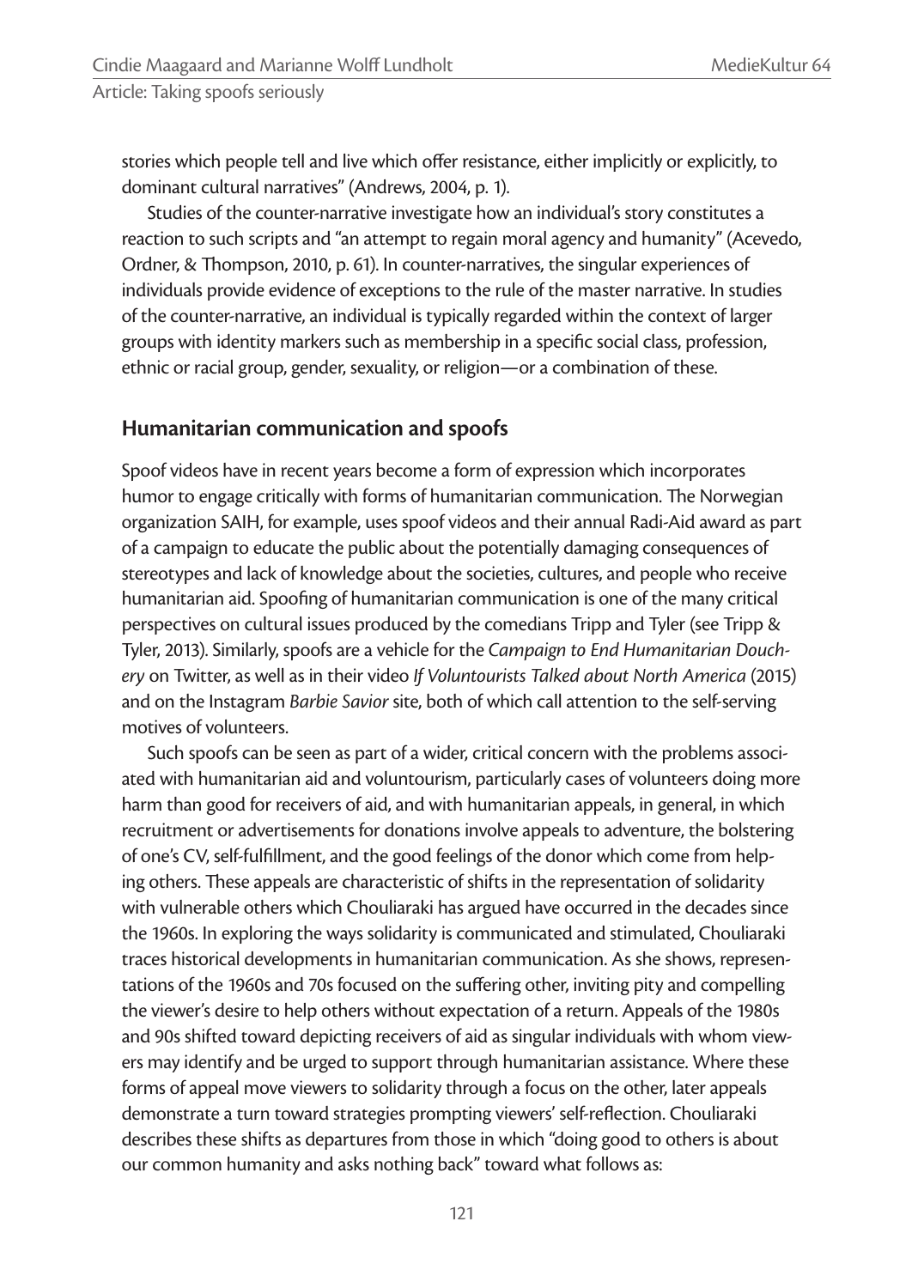the emergence of a self-oriented morality, where doing good to others is about "how I feel" and must, therefore, be rewarded by minor gratifications to the self-the new emotionality of the quiz, the confessions of our favorite celebrity, the thrill of the rock concert and Twitter journalism being only some of its manifestations (pp. 3-4).

This preoccupation with the self and the emotional reward for helping others is, at times, sustained by representations of the role of the Western volunteer as the answer to the problems of the Global South. This conception of the white savior, famously dubbed the "White Savior Industrial Complex" by novelist Teju Cole (2012), has historical roots in colonialism and continues today. As Cole writes:

One song we hear too often is the one in which Africa serves as a backdrop for white fantasies of conquest and heroism […] Africa has provided a space onto which white egos can conveniently be projected […] A nobody from America or Europe can go to Africa and become a godlike savior or, at the very least, have his or her emotional need satisfied. Many have done it under the banner of "making a difference" (2012, p. 2).

With the increase in international volunteering and the emergence of voluntourism (McGehee & Santos, 2005), the white savior has been an assumption underlying volunteer work. According to Straubhaar, "For those Western oppressor-class folk that seek out employment in development, this privilege often exhibits itself as a sense that we as Westerners have the unique power to uplift, edify and strengthen: what I here refer to as the White Savior complex" (2014, p. 384).

Also noted by Straubhaar (ibid.), the ideology on which the white savior complex rests is pervasive in the West and can be traced to other genres, such as literature (Cornett, 2010) and film (Hughey, 2010; Vera & Gordon, 2003). Recently a growing critique of projects of white saviors takes place on social media platforms where people can beam out or *like* examples of the complex under the hashtag #WhiteSaviorComplex.

# **Spoofing and the double-voiced discourse**

The gap between, on the one hand, representations of the capabilities and good intentions of the West and the need of the receiving populations, and, on the other, the realities of motivations and outcomes makes the white savior master narrative, and the representations which perpetuate it, ripe for comment and critique. Aware of the problematic representations used by humanitarian programs, organizations such as SAIH and the #endhumanitariandouchery site active on Twitter include spoofs to instruct and educate. Before moving on to an analysis of their counter-narrative potential, we will first elaborate on the concept of spoofing and then briefly touch on the role of media in its effects.

Spoof videos have been used by organizations to critique the logic of the white savior complex, engaging with the master narrative by means of humor and exposing the oversimplified plot and character representations which effectively disempower citizens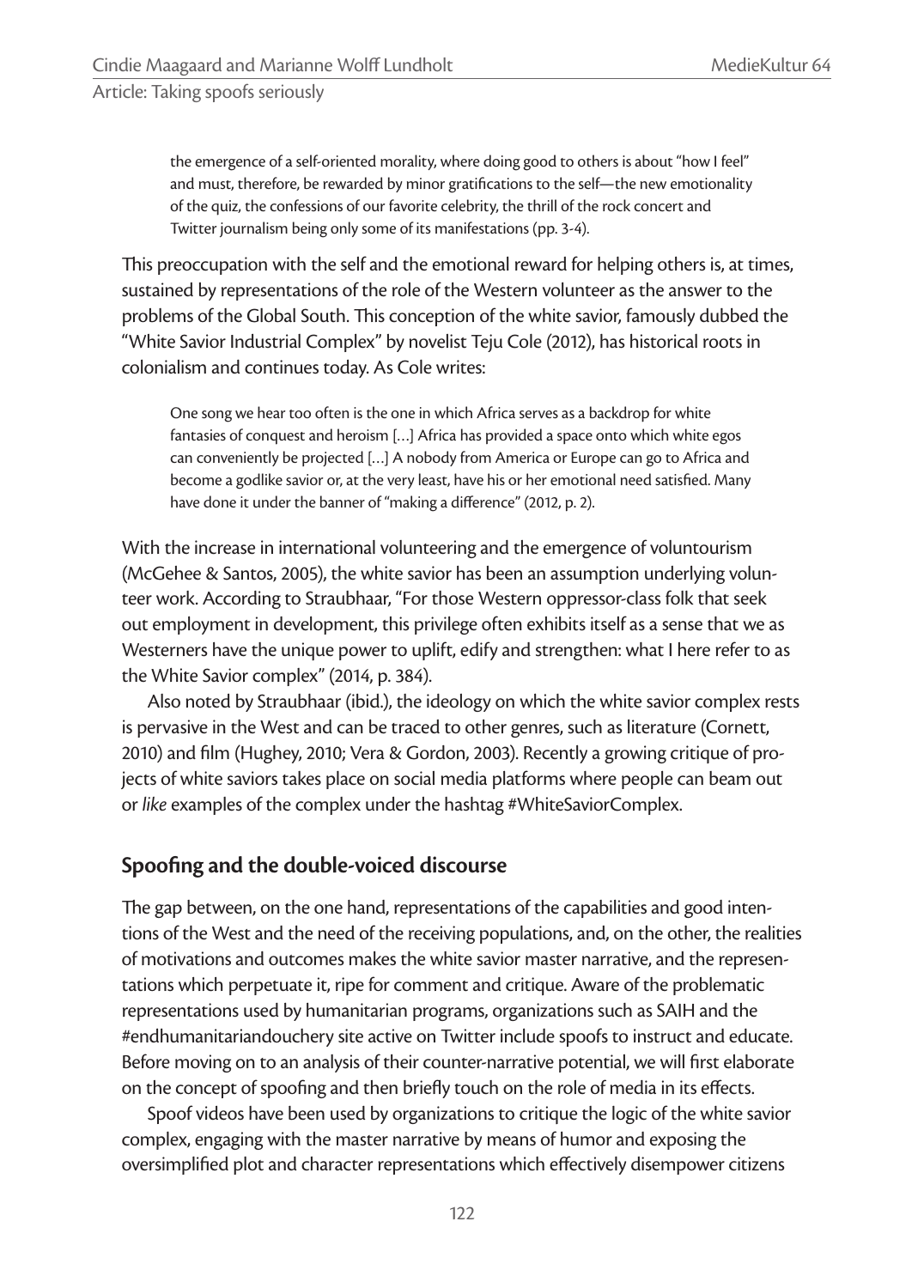of developing countries. As we will show in the analysis, the spoofs draw on Western genres, including commercials for aid donations and *the making of* documentaries, parodying volunteers and donors who unquestioningly buy into the white savior master narrative. The prime target of spoofs is the self-congratulatory *savior*.

Defined as "lighthearted satire or good-natured parody" by Saunders (2014, p. 731), the spoof has evolved from, and still carries the subversive connotations of, its earlier meanings of "hoax" and "trickery" (Saunders, 2014, p. 731), which hark further back to its first association with card tricks. As a type of parody—a term with which it is sometimes used interchangeably (see, e.g., Berthon & Pitt, 2012)—a spoof is constructed through the imitation of another work and, thus, engages intertextually with it by misrepresenting or exaggerating its features for humorous effect in order to "make light of or ridicule a person or thing" (2014, p. 731). As Saunders explains:

Like many forms of humor, spoofing relies on the gap between reality and representation (or more often, misrepresentation) to produce mirth. Similar to parody, spoofing reproduces stylistic peculiarities of an external subject to achieve humor; however, spoofs typically target a distinct work or genre for mockery, thus requiring a higher level of parasitism than is necessary for parody (2014, p. 731).

Thus, spoofing, like parody, reproduces generic conventions recognizable from other works, but may, to a greater degree than parody, resemble the original work.

The fact that spoofs appropriate generic conventions of other texts means that they are distinguished by their function, rather than purely by their form. Nevertheless, in order for a spoof to perform that function, it must be recognized *as* a spoof whose form closely resembles the spoofed. As Saunders points out, "In order to mitigate the inherent tension between playful misrepresentation and actual deception, a spoof must be understood by its audience as a hoax" (2014, p. 731). While the spoof may poke fun at a text in order to perform a *good-natured* critique, receivers must, as Georgakopoulou shows, manage what Rabinowitz (1976) has termed a double-consciousness (Georgakopoulou, 2015, p. 70). That is, the viewer must be familiar with the form and function of the original material, as well as able to decode the spoof's parody of these as an intended comment on the original. Consequently, the text which functions parodically exemplifies the *double-voicedness* of language itself, which, according to Bakhtin, is exhibited through discourse which "serves two speakers at the same time but expresses simultaneously two different intentions" (Bakhtin, 1981, p. 324). In the expression of an intention which differs from the original, spoofs have counter-narrative potential; through them, the spoofer may challenge or resist dominant cultural master narratives. Nevertheless, because parodic texts reproduce the conventions of the parodied, they rely on, and are embedded within, the same narrative patterns. This raises questions of whether, and how, they can function as critique.

The good-naturedness of the spoof, which distinguishes it as a sub-genre of parody, suggests that the spoofer's intent is characterized by more than derision. In their study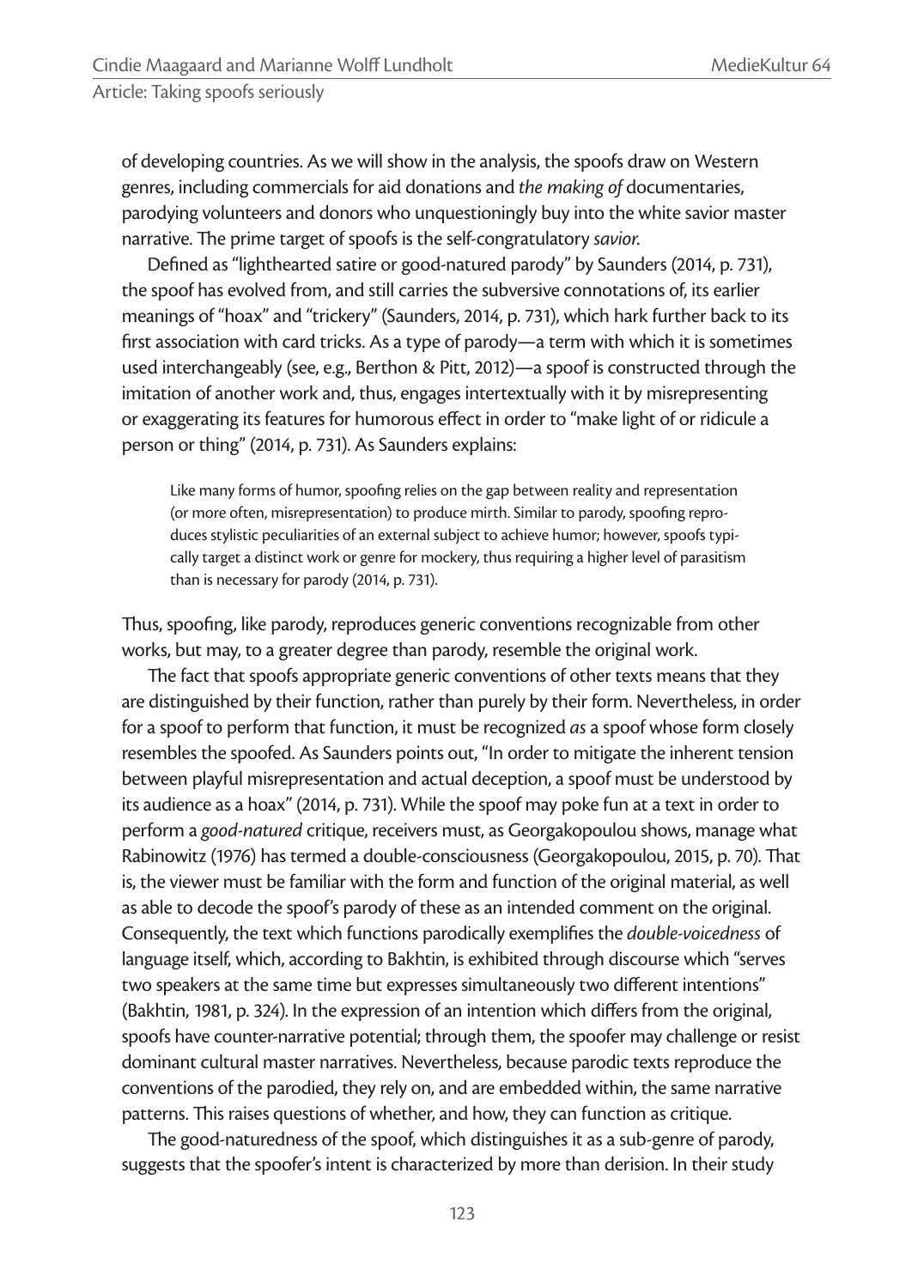of spoofs on advertisements (2012) and political cartoons (2009), Berthon and Pitt (2012) identify three necessary characteristics for a person or object to be a plausible target of a spoof: empathy, differentiation, and gap. Empathy concerns the audience's ability to relate to someone or something or to understand them/it cognitively, as well as emotionally. If a receiver is able to relate to the person or object of caricature, "the joke will not fall flat. The key is to have an affective bond with the object, whether the affect is love, hate, derision, etc." (Berthon & Pitt, 2012, p. 91).

The second necessary condition is differentiation: "The object of caricature must have some sort of unique attribute(s) that differentiates the object from other objects in a given context" (ibid., p. 91). That differentiation may rest in physical characteristics or less overt, intangible ideologies. If there is no differentiation, there is nothing to spoof, Berthoni and Pitt assert (2012, p. 91), citing Coupe's (1969) observations on features of caricature. The final condition is the gap, which is of particular interest when seen from a counter-narrative perspective. The gap is a perceived disparity between image and reality, that is, a misrepresentation of some perceived reality. The spoofer, according to Berthon and Pitt (2012), may "highlight" or "magnify" known disparities or may draw attention to overlooked gaps "between reality and that which the object espouses the case to be" (p. 91). Yet, as Berthon and Pitt point out, while gaps are a matter of perception, there must be some truth (or, as they put it, "facts") in support of the contention, if it is to function as intended (p. 91).

# **Video spoofing and media**

To carry through the intent to parody, the video spoofs rely on affordances of media for their form and content, as well as for their dissemination and the potential to reach and engage with the public.

With respect to form and content, video spoofs take humanitarian appeals as their object of parody, drawing on the generic conventions of those original video forms. These provide templates for the selection and representation of receivers of aid, their physical states, their living conditions, the selection and representation of volunteers and donors, the narratives which unfold, the degree to which they unfold in adherence to cultural master narratives, and how the appeal to viewers' support is made. We return to the specifics of this in our analysis. These conventions are often combined with elements from other genres of marketing and popular culture. For example, in *Who Wants to Be a Volunteer* (SAIH, 2014), the game show format is combined with the humanitarian appeal which frames the volunteer/celebrity as a savior, as a way to call attention to the self-promotion which motivates the choice to help. Similarly, in the *Let's Save Africa! – Gone Wrong* (SAIH, 2012) spoof, the humanitarian appeal for assistance is combined with the making of a genre—itself a meta-commentary on cinematic films—which has the implied effect to elevate its subject to deserving such an elaborate commentary (Maier,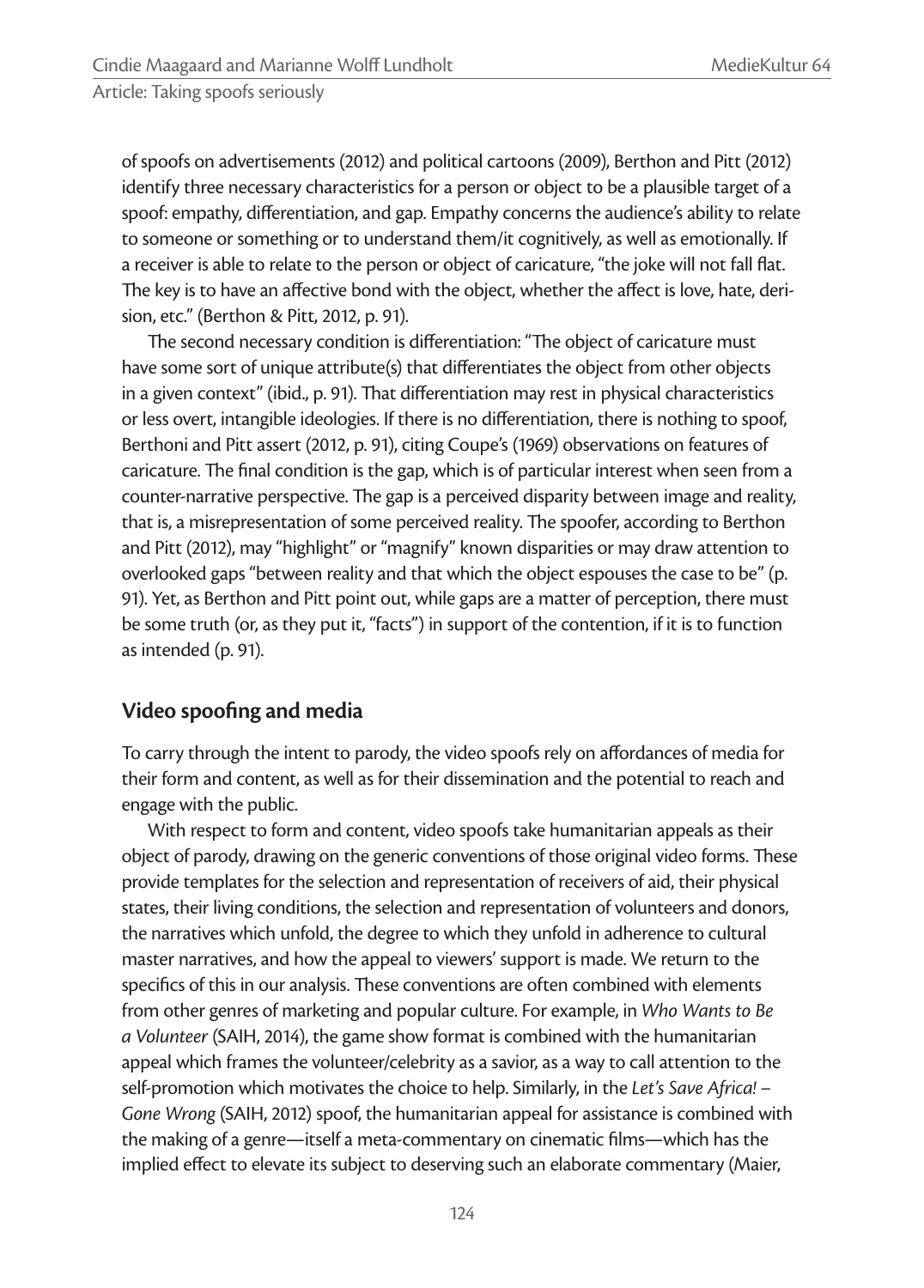2015). Here, the *making of* is part of the spoof, and is itself spoofed and becomes its own commentary on the commentary genre.

While advertisement-based spoofs have a history with professional media outlets in satirical magazines and variety shows, the techonologization of societies has given impetus to the production and distribution of humanitarian communication, as well as their spoofs, by amateurs as well as organizations (Vanden Bergh, 2011). Similarly, as Lessig (2008) discusses, the *remixing* of content from popular culture is not new, but the techniques and the ease with which users can share it are (Lessig, 2008, p. 83). Chouliaraki has argued that technologization is a factor in the tendency toward self-reflective strategies in contemporary humanitarian appeals, as the affordances of digital platforms and social media enable the interactive appeal of online quizzes, the capacity to view, distribute, and comment on images, and the one-click donation or support, all of which target viewers' feelings about themselves.

Furthermore, although this self-focus in donors, volunteers, and celebrities is precisely what spoofs parody, as we will discuss below, the spoof itself can be a self-serving act, designed to put the prowess of the spoofer—as well as the astute viewer who "gets" the spoof—on display. As the affordances of digital and social media, such as YouTube and Vimeo, have become available to users, the spoof has become what Ortega (2014) calls "one of the primary manners through which Internet users inscribe their own creativity on the Web [...] and re-contextualize audiovisual content to challenge the distinction between those who produce and those who consume culture" (p. 150). Similarly, a study on ad parodies by Vanden Bergh et al. (2011) found a multiplicity of purposes for creating and uploading them on social media, including "sharing entertainment, debunking brand identities and advertising techniques, satirising the institution of advertising, engaging in cultural criticism, and showing off personal skills" (p. 109). Thus, a potentially ambivalent set of spoofers' motivations for, and viewers' reactions to, spoofs may affect the critical function and reception of them. With this in mind, we turn to an analysis of an exemplary video spoof before drawing conclusions.

# **Analysis: SAIH's** *Let's Save Africa! – Gone Wrong*

In November 2013, the spoof video *Let's Save Africa! – Gone Wrong* (SAIH, 2012) was launched on YouTube and became a viral hit; so far it has received almost 9,000 likes and has been shown nearly 1.5 million times (October, 2016). The organization behind the spoof is the Norwegian SAIH established in 1961. With the motto, "Education for Liberation," the fund aims at educating young people, in order to contribute to the creation of "a more just and inclusive society" (SAIH, 2018).

The video was launched as the beginning of a campaign addressing the theme "Our image of the [G]lobal South," which was finalized by the announcement of two awards: "The Golden Radiator Award" (awarded to the best fundraising video using creativity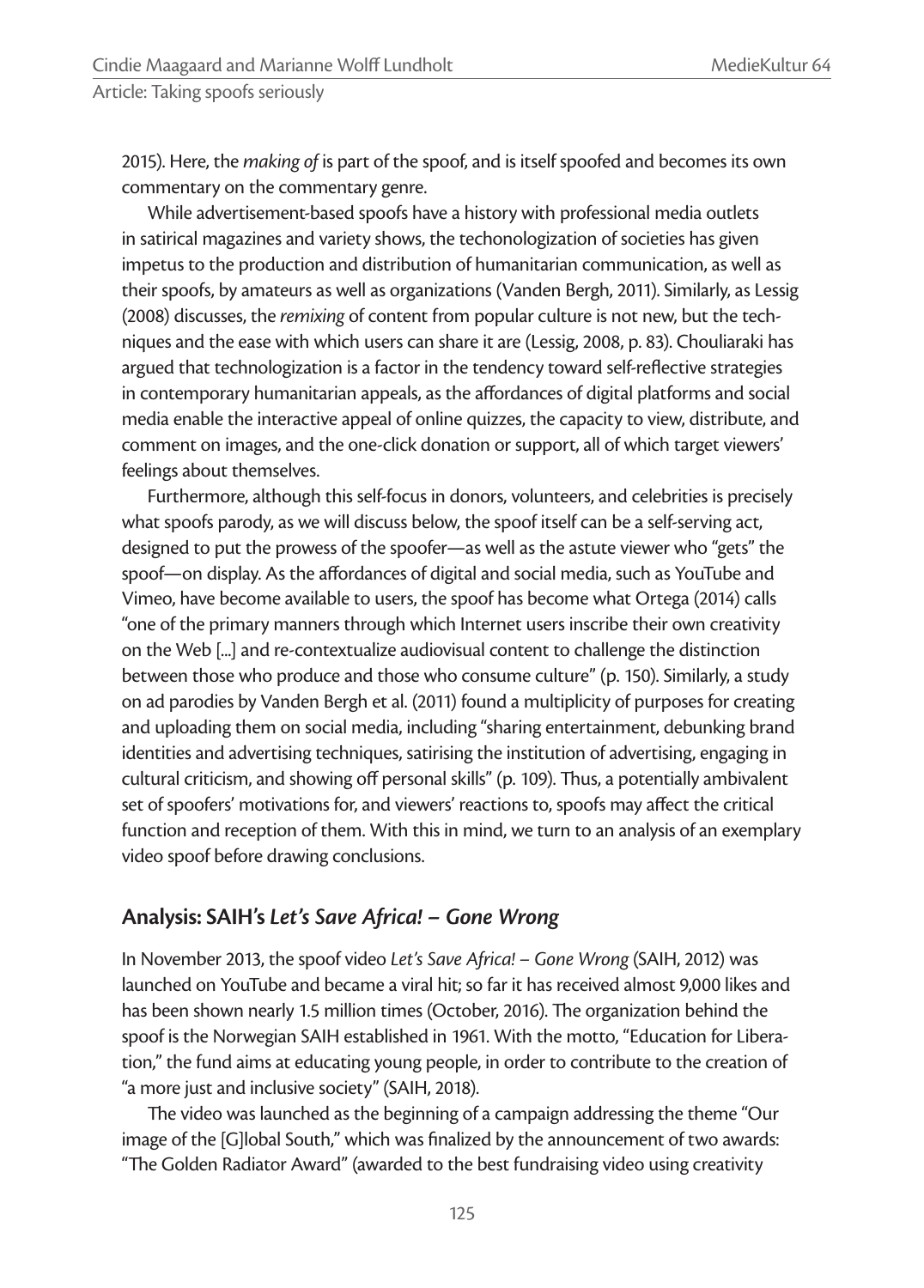and creating engagement) and the "Rusty Radiator Award" (awarded to the fundraising video with the worst use of stereotypes). The aim of the campaign, according to SAIH, was to illustrate that charity campaigns run the risk of being counterproductive to their own goals if they obscure the actual causes of poverty and that portraying poor people as passive recipients of help generates a distinction between "us" and "them" (SAIH, 2016). The web-based non-profit for Technology, Entertainment and Design (TED) crowned *Let's Save Africa! – Gone Wrong* one of the world's ten best videos in 2013, and, according to SAIH (2016), the video has been covered by TV2, NRK, Aftenposten, Dagbladet, Al-Jazeera, BBC, NPR, Radio France Internationale, and Süddeutsche Zeitung.

*Let's Save Africa!* is a short video which spoofs the single story and classic stereotypes which often appear in international aid fundraising campaign videos. The typical campaign is constructed not only around classic stereotypes, but on conventions of the charity appeal, which can be characterized according to their verbal, visual, and audial modes.

In the verbal mode, the spokesperson appeals to the viewer with the intent to persuade the viewer to donate. The appeal may include a description of the fate of an individual person as a representative of the whole, for example, a child who is ill, parentless, and suffering from poverty, including lack of access to health care and/or education. The price of a donation is stated in terms which emphasize how small an amount it is for the donor, but how large a difference it can make in the lives of the receivers of aid. The appeal employs inclusive and operative discourse, including use of the second-person "you" to address the viewer.

In the visual mode, the spokesperson is shown in interaction with members of the population in the setting in which donations are needed (housing, schools, and medical centers). Moreover, visual depictions of before/after situations are applied to illustrate the transformation which the donator can facilitate (shift from a hungry child to a wellnourished child), thereby positioning the donor as savior.

In the audial mode, the sound of voices and the cries and laughter of spokespersons and members of the population are combined with music which creates pathos and underscores direness and/or gratitude (instrumental, strings, and piano). The suffering child often seems to be depicted as helpless in the sense that he or she is not even given a voice. Often, the voice-over narrates the story for the child, retaining the child as helpless.

In addition to the charity appeal, *Let's Save Africa!* spoofs conventions from the making-of a genre, a film about the making of a film. This is also evoked through verbal, visual, and audial modes. The verbal mode conveys the personal biographical information of actors, directors, and others involved in the production of the film, which may convey inspiration for the film, challenges of making the film, and what the film and/or its subject matter means to the creators and actors personally and professionally.

The visual style uses the realism characteristics of documentaries (Maier, 2015): an actor seated in the director's chair; actors preparing for scenes (e.g., make-up, rehearsal, and talking with the director) or acting, sometimes under direction; the film crew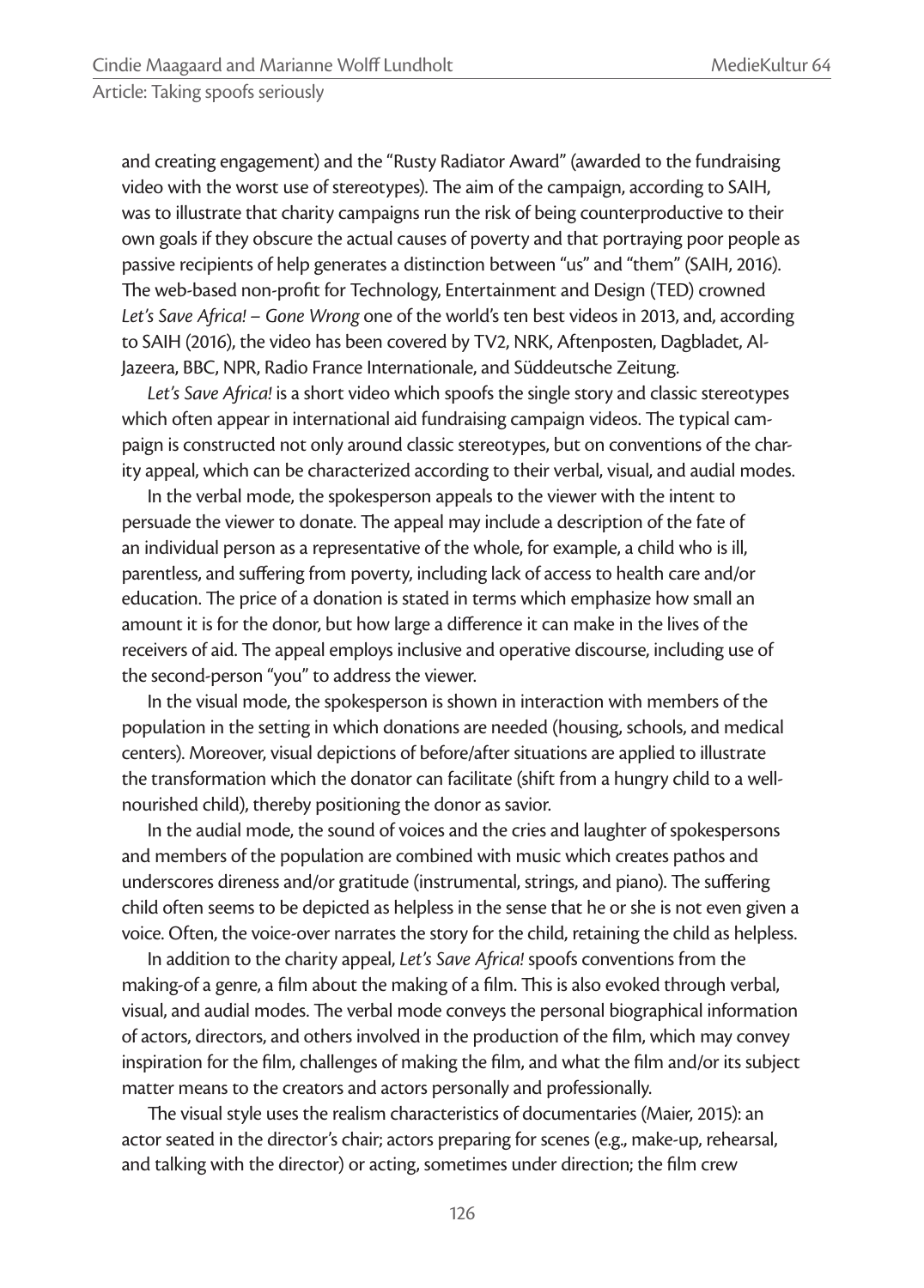engaged in setting up, filming, editing, and the like; and directors directing actors and starting and stopping filming by yelling "Action" and "Cut!" The genre is further established within the audial mode through actors, directors, and others' voices in dialogue or voice-over, sounds from the scenes themselves, and music which emphasizes the dramatic elements of the filming process.

According to Maier (2015), the making-of film in organizational settings exists in a tension between documentary sobriety and realism on the one hand, and promotional discourse on the other. In the case of *Let's Save Africa!* the documentary realism is actually a fiction about a fictional charity appeal. According to Maier, the making-of film elevates the status of the original film, by suggesting it is important enough to deserve its own making-of film. Moreover, it addresses the viewers as connoisseurs, able to recognize and appreciate the elements of the original film (Maier, 2015).

*Let's save Africa!* shifts repeatedly between the two generic frames, with sequences of the earnest and pathos-based charity appeal interrupted by sequences of the making-of a genre, which include apparent outtakes. The young African child star, Michael, is the protagonist, and it soon becomes apparent that he is typecast: This is a role he has played several times before. As he says in one of the making of sequences from his director's chair under an umbrella in the hot sun, "Each time these overseas filmmakers come to Africa, I'm the first person they call. I've got mad skills." Michael's knowledge of the routine enables him, on one hand, to maintain a cool distance from the filming situation, but, on the other, to feel sympathy for the new actor playing a charity worker, who breaks down crying upon hearing that Michael's father left the family to search for work when Michael was just two years old. Michael comforts her by taking her hand and asking sympathetically, "Is this your first charity appeal?" before the director steps in and shouts "Cut!" Table 1 (previous page) presents a breakdown of the video into genres and scenes:

| <b>Scene</b> | <b>Genre</b>      | Scene: plot and characters                                                                                                                                                                                                                                                                                                |
|--------------|-------------------|---------------------------------------------------------------------------------------------------------------------------------------------------------------------------------------------------------------------------------------------------------------------------------------------------------------------------|
|              | Charity<br>appeal | African child about 9 years old of medium build, dressed in white tank<br>t-shirt and worn cargo shorts and young African woman in a long,<br>patterned dress with a plastic water jug on her head, walking together<br>along a dry, dusty road. Quiet piano notes and the subtitle "Somewhere<br>in Africa" (0:00-0:14). |
|              | Making of         | The woman trips and falls, the child doubles over with laughter and a<br>director shouts "Cut!" The child replies, "You can't tell me that wasn't<br>funny." (0:15-0:26).                                                                                                                                                 |
| 3            | Making of         | Scene opens with the arrival of a white car on a dusty road accompanied<br>by male African voice singing. Michael gets out of the car dressed in<br>Western cap, jeans and jacket, and stretches (0:27 - 0:36).                                                                                                           |

#### *Table 1. Genre and scene shifts in Let's Save Africa – Gone Wrong*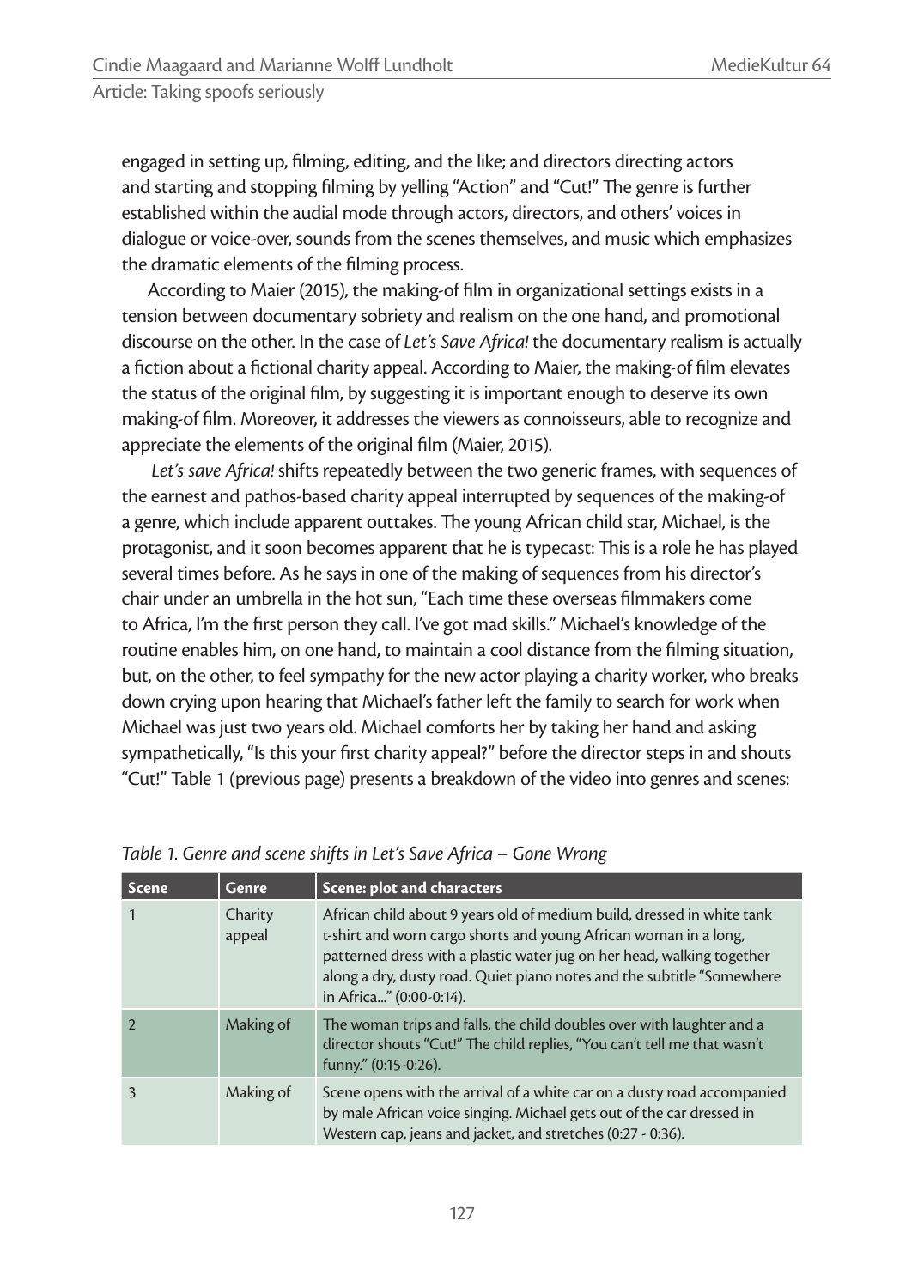| 4  | Making of         | Intro and title sequence of the "Making of" film. Music shifts to<br>upbeat instrumental music of TV series. Title appears: "MICHAEL The<br>Fundraising Actor" in white letters on a black screen. Shots from film<br>prep and filming, ends with Michael sitting in a director's chair under a<br>parasol (0:37-0:48).                               |
|----|-------------------|-------------------------------------------------------------------------------------------------------------------------------------------------------------------------------------------------------------------------------------------------------------------------------------------------------------------------------------------------------|
| 5  | Making of         | Begins with long shots of rural setting, shifts to interview with Michael:<br>"Each time these overseas filmmakers come to Africa, I'm the first person<br>they call. I've got mad skills." Then Michael does the "sad African" face.<br>Shifts to billboard with Michael's face and Michael's voice: "That's a sad<br>African" (0:49-1:03).          |
| 6  | Charity<br>appeal | A female charity worker enters Michael's home, a shack with walls of<br>corrugated tin. She breaks down as Michael explains that his father left<br>the family to look for work when Michael was two (1:04-1:26).                                                                                                                                     |
| 7  | Making of         | Michael comforts the charity worker by taking her hand and asking,<br>"Is this your first charity appeal?" Director shouts "Cut!" and instructs<br>Michael to stick to the script (1:27-1:29).                                                                                                                                                        |
| 8  | Charity<br>appeal | They try again. The charity worker asks Michael where his father is, breaks<br>down (1:33-1:43).                                                                                                                                                                                                                                                      |
| 9  | Making of         | Michael turns his head and looks incredulously toward the camera (1:43-<br>$1:44$ ).                                                                                                                                                                                                                                                                  |
| 10 | Making of         | Scene shifts to Michael in director's chair. Music is replace with silence<br>and the sound of a cricket. Michael faces camera with same incredulous<br>expression (1:44-1:45).                                                                                                                                                                       |
| 11 | Charity<br>appeal | Outside tin hut, the charity worker approaches Michael. Soft<br>instrumental music with piano and strings. Voiceover: "The gifts we bring<br>don't mean anything to us. But their faces light up like nothing I've ever<br>seen before." She offers Michael a Danish pastry, places it in his hands as<br>he gratefully says "Thank you" (1:46-2:08). |
| 12 | Making of         | Michael spits out the pastry and says "It tastes like shit!" (2:09-2:10).                                                                                                                                                                                                                                                                             |
| 13 | Making of         | Michael in director's chair says "Celebrities always give me these crappy<br>presents." (2:10-2:13).                                                                                                                                                                                                                                                  |
| 14 | Charity<br>appeal | Charity worker in the foreground faces camera, sitting at the back of<br>a makeshift classroom with African children. Charity theme music<br>continues. She explains earnestly, "They have so little. Yet they smile."<br>Moves in to close-up of charity worker's smiling bright face and shiny eyes<br>$(2:14-2:18).$                               |
| 15 | Charity<br>appeal | Children running, smiling, waving at the camera, pulls out to longer<br>shot where we see children running beside the white car. The sound of<br>children's laughter (2:19-2:27).                                                                                                                                                                     |
| 16 | Making of         | Michael lags behind, can't keep up with the others. He is slightly chubby,<br>doubles over out of breath, hands on his knees. Sound of panting. Then<br>voiceover with Michael saying that "It's a tough business. Sometimes I<br>think of quitting" (2:28-2:39).                                                                                     |
| 17 | Making of         | Michael in director's chair, continues sentence, shrugging, "But then<br>again, it's for a good cause." Looks resigned. Fades to charity appeal (2:40).                                                                                                                                                                                               |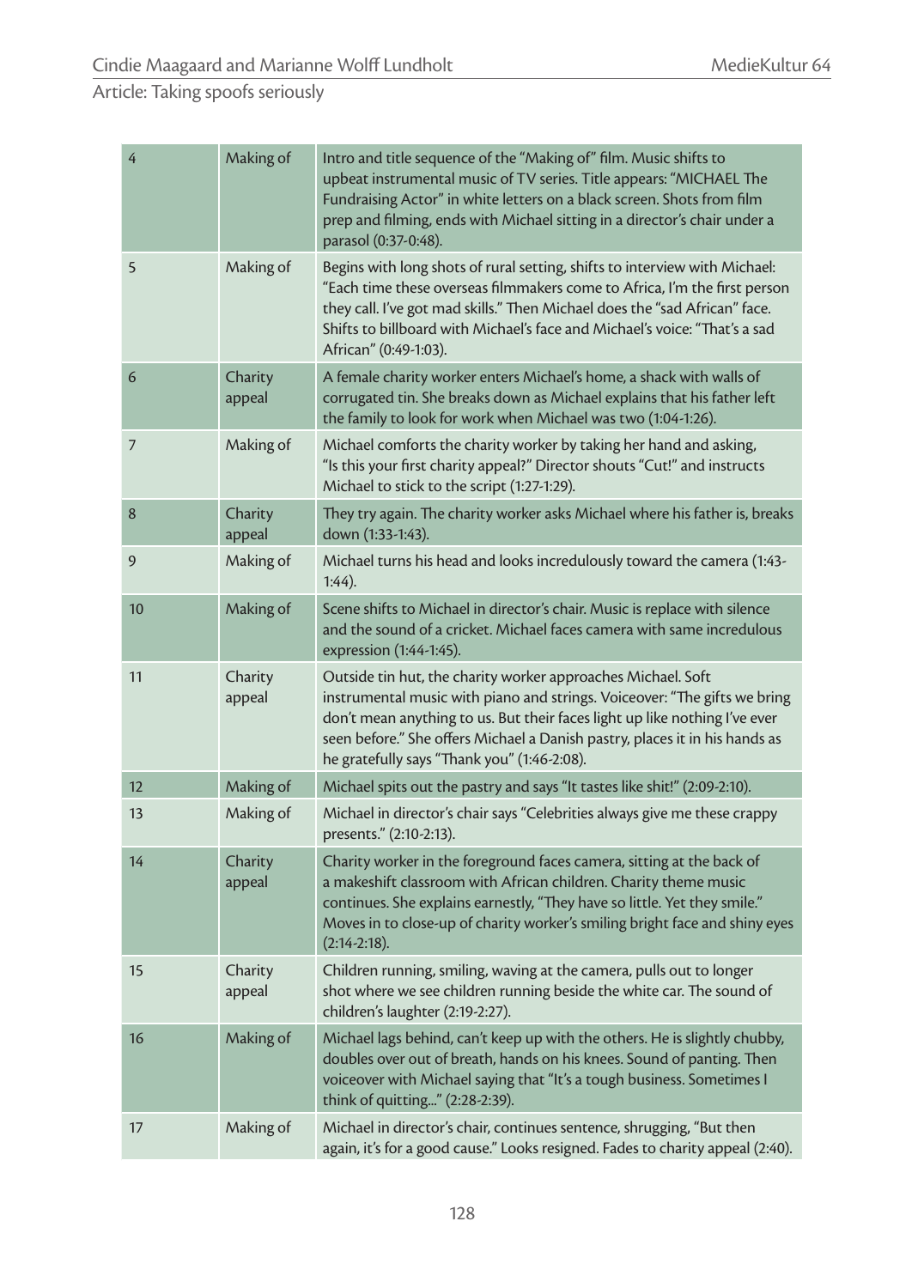| 18 | Charity<br>appeal | In a field, the charity worker is surrounded by children and begins appeal,<br>"For only \$9 you can make a difference in these poor little angels' lives. So<br>please reach into your hearts and dig into your pockets, and together, we<br>can save Africa!" Crescendoing instrumental music as the camera pulls<br>back to a long shot (2:41-2:53). |
|----|-------------------|---------------------------------------------------------------------------------------------------------------------------------------------------------------------------------------------------------------------------------------------------------------------------------------------------------------------------------------------------------|
| 19 | Making of         | Clip to Michael in director's chair facing camera with incredulous<br>expression. Silence but for the sound of a cricket (2:53).                                                                                                                                                                                                                        |
| 20 | Closing titles    | As Michael dances a Western-style rap dance.<br>STEREOTYPES HARM DIGNITY. CHALLENGE THE PERCEPTIONS.<br>REACH INTO YOUR HEARTS. DIG INTO YOUR POCKETS, DONATE<br>YOUR STEREOTYPES AT RUSTYRADIATOR.COM.<br>Then organization' name: SAIH Norwegian Students' and Academics<br>International Assistance Fund (2:55).                                     |

As seen in Table 1, elements of each genre remain intact within the specific genre sequence, but with the shifts between genres, each interpretive frame is broken through effects of surprise or exaggeration, and an alternate one must be mobilized by the viewer. These shifts help to indicate to the viewer that conventional genre scripts are not being followed and that something is awry. Within each genre sequence, verbal, visual, and audial signals cue the viewer that the video is a spoof.

In the making-of sequences, the expected frame is broken verbally by the unexpected dialogue and responses of Michael, for example, his response that Danish pastry "Tastes like shit," his statement that "Celebrities always give me these crappy presents," and his revelation mentioned above about his "mad skills." Similarly, visual techniques signal the spoofing function. Visual elements help to realize the breaks in generic frames through the use of the unexpected. First, and foremost, Michael, who appears well-fed, defies the convention of the undernourished child who appears in aids appeals. Additionally, many of his responses are expressed as unexpected physical actions, as in the opening sequence when the woman falls and Michael laughs as if it is slapstick (Scene 2) and Michael's concerned expression and body language, when he takes the charity worker's hand and asks sympathetically, "Is this your first charity appeal?" (Scene 7). Importantly, Michael's incredulity at the charity worker is communicated to the viewer twice (Scenes 9 and 10) through powerful interpersonal appeals to viewers, as he breaks out of the deigesis, turns to face the camera, looks silently at it, and lets the charity worker's condescending words speak for themselves. Finally, throughout the making-of sequences, the music is upbeat, quick-tempoed, and loud, creating a strong contrast to the charity appeal, which alternates between a soft and slow pathos-based instrumental score and African vocal music.

In the charity appeal sequences, the use of verbal and visual clichés, with just enough exaggeration to be visible to the viewer familiar with the genre, is the primary technique by which the spoof is signaled. The charity worker conforms precisely to expected scripts, playing the *straight man* to the comedy of the world-weary Michael. Yet, her emotional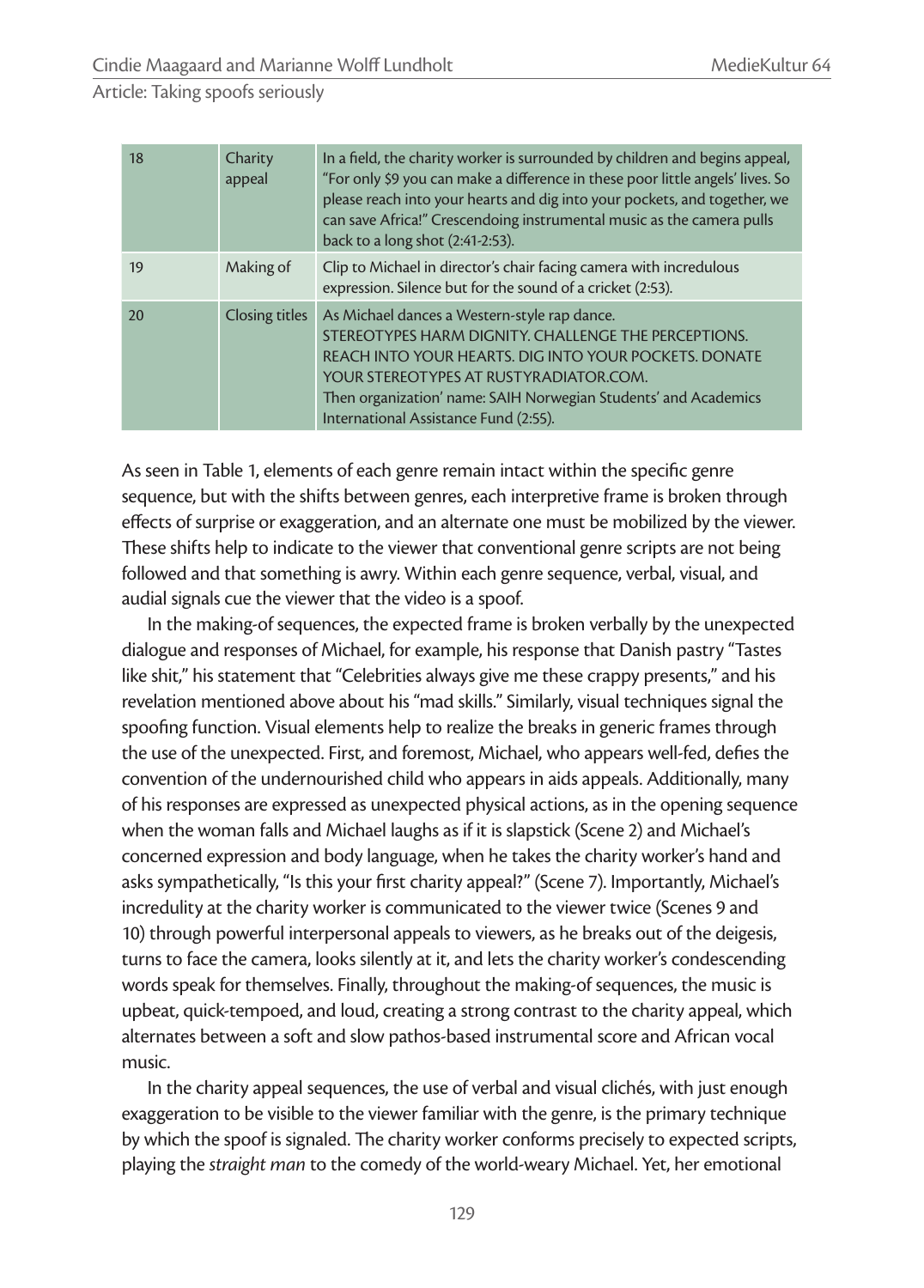reactions—her tears over the story of Michael's father, her effusiveness over the gratitude of the "little angels" whom she has helped—are overdramatized and underscored by the patronizing tone of her voice, her dewy face, and shiny eyes, all of which signify a wholesomeness so exaggerated as to be unreal.

A final use of the unexpected within a conventional generic frame occurs at the end of the video, with the call to action in the verbal text, "donate your stereotypes." Here, the video, on one hand, retains the critical stance of a spoof, as the referral to "stereotypes" rather than "money" or "support," is a jarring substitution which compels the response, "You can't be serious." On the other hand, the call to action *is* serious. Breaking the diegesis with the action convention which concludes many advertisements means that viewers must be able to identify stereotypes. The ironic call thus functions as an invitation to the viewers' critical reflection about where stereotypes are found, what they look like, and how viewers may act to do away with them. In this move, self-reflection has the potential to become *critical* self-reflection.

# **Discussion: Positioning of narrators and their subjects in counter-narrative spoofs**

Through its use of characters, dialogue, and visual and audial effects, the spoof plays on differences between the genre conventions which the viewer expects and those which the viewer encounters. The *expected* genre conventions, which have evolved into clichés through repeated use, play a role in perpetuating the master narrative of the white savior complex and the stereotypes upon which it relies. In the *encountered* conventions of the spoof, those conventions are realized with a difference—through, for example, exaggerations or spoken lines which seem out of character. By means of this double-voiced discourse, the spoof provides a counter-narrative to the white savior complex.

To understand the stance of the spoof as a discourse of critique, we can analyze the video through its positioning on three levels, following the analysis procedure of Bamberg (1997): within the story itself (the diegesis: the characters and events that take place), in the communicative situation of sending and receiving, including how the narrative is used in the relation between producers and viewers, and in relation to the larger contextual framework of master narratives. Tracing these levels of the spoof reveals the complexity of meanings which constitute its ambivalence in the process of countering the master narrative.

On the first level within the story told, the characters are positioned through characterization and the depictions of interaction between them. In the spoof, Michael is the clear-eyed guide to understanding the routine of the making of the charity appeal. He has the resources to show compassion for the charity worker who is new to the role and overwhelmed by her own emotions, despite her patronizing attitude toward Michael and the others. Far from being disempowered, he sees through the act and exposes it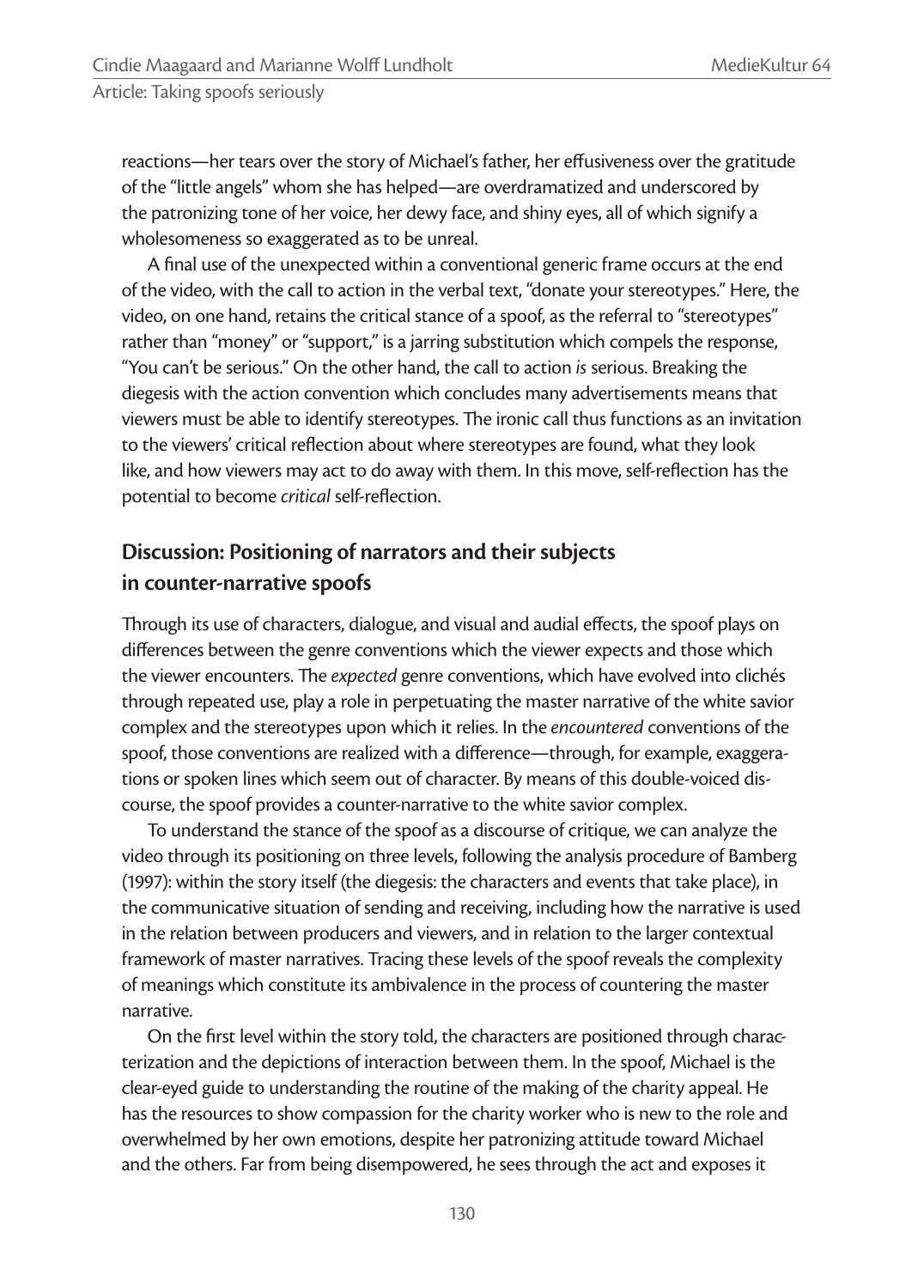*as* an act, just as he understands how to navigate through it. He tolerates the ignorance and condescension of the charity worker, but does not let it go without comment, and he perseveres despite his thoughts about quitting, because it is "for a good cause." The positioning on this level of the story is, thus, a reversal of the roles of who helps whom, an empowerment of the African child, and an exposure of the foibles of the charity worker. On this level, that of the story itself, the roles are reversed, and while the African child is released from his stereotype, the charity worker remains in hers.

On the second level, that of the communicative situation of the sending and receiving of the video, the narrative positions the narrator and the viewer. Positioning on this level involves the issues of who has narrative power, who speaks to and for whom, and how. Here, the *narrator* is the organization, SAIH, which has produced the spoof, and the receiver is the viewer. This narrator positions itself as critical of the stories, representations, and stereotypes usually conveyed by humanitarian organizations. This narrator takes the word from someone else, infuses it with its own intents and meanings, and makes it its own, to paraphrase Bakhtin (1981, p. 294), by appropriating genres, but using them with different effects to achieve different purposes. This narrator challenges stereotypes but, in doing so, also employs the stereotype of the charity worker.

Within the second level, the receiver is, in effect, designed by the spoof as a viewer sufficiently familiar with the conventions of Western genres to recognize that these conventions are being spoofed. In this sense, and on this level, the narrator is in a dialogue *about* African stereotypes *with* the initiated, that is, others with the same cultural knowledge and capital, and not with Africans. This is reflected in the directive given in verbal text at the end of the film to the viewer: "Donate your stereotypes." In sum, the narrator retains narrative authority by speaking on behalf of Africans, but Africans do not speak for themselves here. In this sense, the spoof is the West addressing itself, engaging in the same self-reflective appeal which is the object of parody in the spoof. While, on one hand, it invites the viewer into a critical examination of volunteers' self-interested motives and emotional responses to doing good, on the other, its appeal functions as the means to speak to viewers who are in on the joke. The spoof demonstrates how, as Angod (2015) argues, citing Jefferess (2013), "development discourse [...] serves to center the feelings of the Western-situated subject," rather than "engaging with the complex condition of inequality" (Jefferess, 2013, p. 78).

The first two levels naturally contribute to the positioning on the third level, which is how the narrator is positioned in relation to dominant discourses and master narratives. The spoof positions the narrator, SAIH, in contradictory ways, as both countering the master narrative and complying with it. First, it is critical of the master narrative of the white savior, as it reverses the positions of power among characters representing the West and Africans. Yet, while it challenges stereotypes of impoverished and disempowered Africans, it employs a stereotype of the charity worker, appropriating this mode in order to inform and instruct. Thus, while the spoof admonishes Western audiences for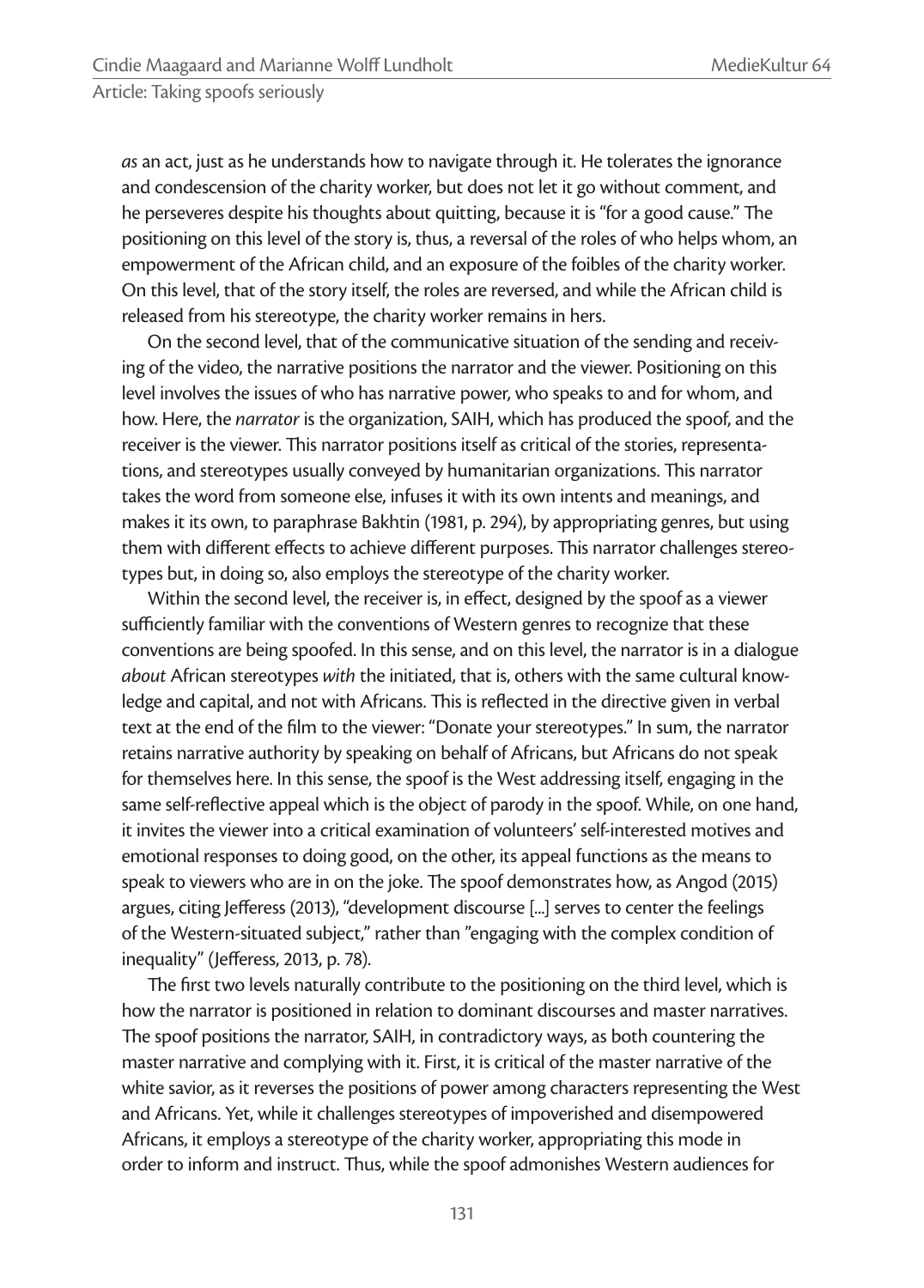complying with the master narrative, in pursuing this aim, it adopts similar structures of discourse.

Second, in the dominant discourses which globally constitute and sustain structures of power, it is Western organizations like SAIH which have access to the means to produce and promote the video and, thereby, gain coverage and exposure in the news and social media. Ultimately, although spoofing may instruct Western audiences about representations and motivations for volunteering, they stop short of deconstructing the master narrative. As Angod (2015) persuasively argues, one effect of educational campaigns is that "we can stop feeling bad about interventions such as voluntourism and instead recuperate volunteering abroad as a mechanism for feeling good about ourselves" even though "the local impact of voluntourism is widely challenged."

# **Conclusion: The complexity and limits of countering through spoofs**

To return to the prerequisites for spoofing— gap, empathy, and differentiation (Berthon & Pitt, 2012)—the changed version of reality represented in the spoof suggests its own origin in the spoofer's perceived gap between the oversimplified and clichéd representations and a more complex reality. As we show in the analysis, the African child has agency and mobilizes personal and material resources "for a good cause." The second prerequisite, some degree of empathy (or at least understanding) for the object of spoofing, is dramatized in the video through Michael, who patiently tolerates the charity worker, responds to her tears, and takes her hand to comfort her. He acknowledges her humanity. Moreover, although the spoof critiques her condescension, it recognizes, through Michael's response, her good intentions. Because of this, the spoof maintains a "good-natured" humor (cf. Saunders, 2014). Finally, the prerequisite of differentiation, distinctive qualities of the object spoofed, includes multiple aspects that can be summed up as the genre conventions and rhetorical strategies which characterize the charity aid appeal. They must be recognizable both to the spoofer, who appropriates and changes them, and to the viewer, who must decode the spoof *as* spoof. Thus, spoofs define and limit their audience.

The prerequisites for spoofs, like the levels of positioning, are mechanisms which, in general, characterize spoofs of the white savior complex by Western spoofers concerned with criticizing the master narrative assumptions and offering alternative representations. Double-voicedness enables spoofers to take hold of problematic verbal and visual elements and shape them into different versions of reality. This is done in a number of related spoofs. SAIH, for example, makes use of reversals in *Radi-Aid* (SAIH, 2012), a spoof of charity songs similar to those of Band Aid, which appropriates the generic depictions of Western celebrity singers, but portrays Africans singing to encourage Africans to donate radiators to cold Norwegians. In another video, SAIH combines generic elements of reality shows and the game show *Who Wants to Be a Volunteer* (SAIH, 2014) in the story of Lilly,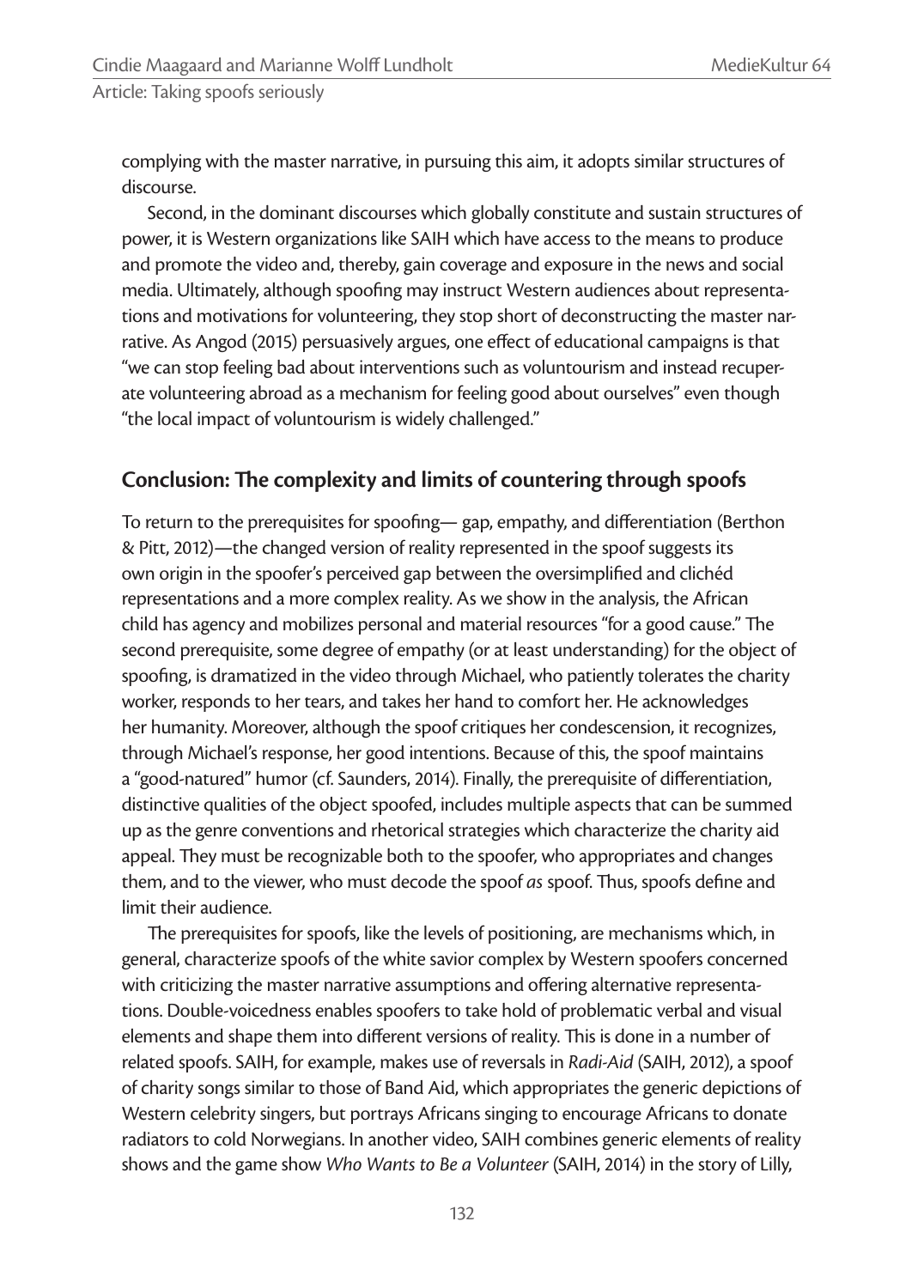a volunteer who wants to help Africans. Although Lilly's answer to the decisive question of how many countries there are in Africa ("One," she says) is wrong, she still gets her prize, a chance to save Africa, and her win is celebrated on stage by Africans dancing in costume. The video engages stereotypes of both Westerners and Africans, to make its point that, even though misinformation can be harmful, it does not stop volunteers. A similar strategy is seen in a spoof by the American comic duo Tripp and Tyler of the *one for one*-style campaign concept in their video, *A Revolutionary New One for One Campaign* (2013). In a video which combines the charity appeal and the volunteer story, two hipsters earnestly explain the campaign for \$600 smoothie machines for Africans, to point out the self-serving motivations of humanitarian organizations which are heedless of the needs of the population they profess to help. "They lit up when they saw this smoothie machine" says one volunteer, and a white-coated scientific expert says in all seriousness, "All we need to do now is find a way to give them milk, ice, and fresh fruit." In a move similar to one employed in SAIH's story of Michael, the critique of the well-meant campaign is manifested in the incredulous expressions of African children.

These and other spoofs<sup>1</sup> share purpose and strategies with the examples we have analyzed in detail above. They employ conventions of Western genres to address audiences familiar with those same genres, with the express intent to counter misrepresentations of and misinformation about receivers of aid and volunteerism. To achieve their aim, they navigate between critiquing and affirming stereotypes, and, thus, the *countering* takes place in complex and contradictory ways, some of which undermine the aims which they have set.

As we show in our analysis, on one level, that of the story depicted in the spoof, the narrative reverses the positions of Africans and Westerners in a clever and humorous way which may create awareness among viewers of the danger of misrepresentations. Nevertheless, like the well-meaning volunteer of their spoof, the organizations themselves adopt a discourse which remains within the structures of the master narrative. They speak to themselves and to others who possess the same cultural capital and knowledge. The spoofs themselves may end up as misrepresentations, lulling viewers into thinking that, as long as one *critiques* misrepresentations, one is above them.

Angod (2015) argues that spoofs and the educational campaigns about volunteering in which they are embedded do not go far enough in addressing the injustices resulting from colonialism. As she writes, the idea of development campaigns is that "through better education, training, and 'self-awareness,' volunteers can improve themselves and the work that they're doing. But are we really 'saving the world' by doing voluntourism better?"

Spoofs offer a way to call attention to misrepresentations. Yet, by the very nature of their double-voicedness, they are unable to deconstruct the master narrative conventions they are designed to counter. As they maintain their own authority over the narrative, they may become as self-congratulatory and self-focused as the volunteers whom they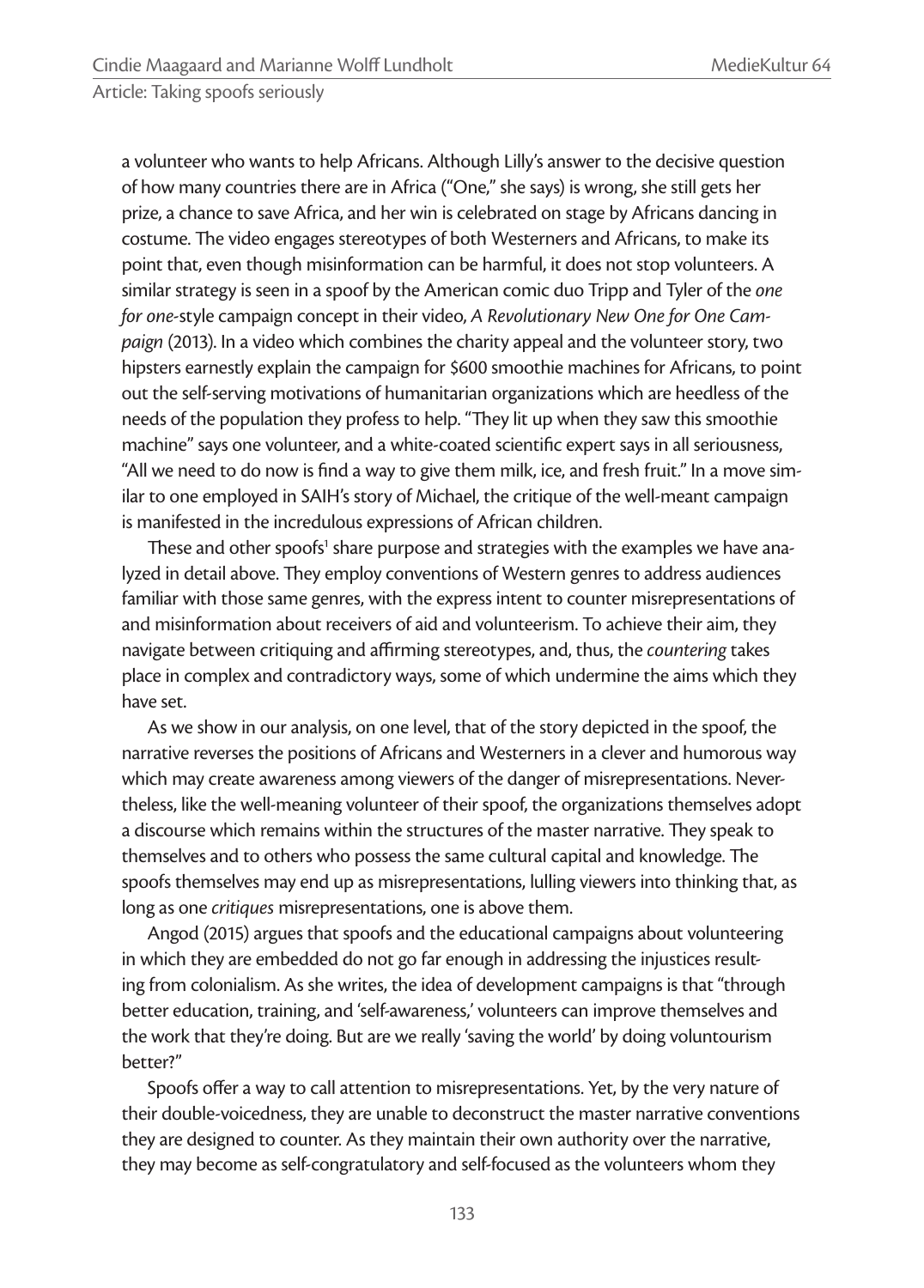depict, while the larger global structures which perpetuate the master narrative assert themselves through the imbalances of financial, human, and material resources necessary to the production, distribution, and, ultimately, exposure of their messages. This is relevant not only for spoofs of humanitarian appeals, but generally for spoofs which function as serious social commentary with an edifying purpose. Examples include spoofs about environmental awareness, such as Greenpeace's campaign against LEGO's cooperation with Shell (2014); spoofs which educate about racism, such as a developing genre of spoof videos of airlines who forcibly remove passengers (RollBizTV, 2017); and spoofs of political policy, such as President Trump's "America First" agenda, which take the form of tourist videos promoting countries such as Switzerland (Deville Late Night, 2017), the Netherlands (Zondag met Lubach, 2017), Austria, and Denmark (Natholdet, 2017) as "second."

The task of organizations and individuals who employ spoofs remains not only that of "inviting our capacity for self-reflection," as is characteristic of humanitarian appeals today (Chouliaraki, p. 20), but inviting self-reflection that is critical of the narratives and structures within which this self-reflection occurs. An analysis of the ways generic elements are parodied through verbal, visual, and audial cues, which create surprise, reversals, and exaggerations, shed light on the representational strategies by which the spoofers' intent is both fulfilled and potentially subverted. This is relevant not only for understanding the role of spoofs in the tendency to appeal to viewers' feelings about themselves, but also for exposing the ambivalence inherent in spoofs, between their critical counter-narrative potential and their dependence on the same generic elements which they critique.

#### **References**

- Abbott, P.H. (2008). *The Cambridge introduction to narrative*. Cambridge: Cambridge University Press. Acevedo, G.A., Ordner, J., & Thompson, M. (2010). Narrative inversion as a tactical framing strategy: The ideological origins of the Nation of Islam. *Narrative Inquiry* 20(1), 125-153.
- Andrews, M. (2004). Counter-narratives and the power to oppose. In M. Bamberg, & M. Andrews (Eds.), *Considering counter-narratives. Narrating, resisting, making sense* (pp. 1-6). Amsterdam: John Benjamins.
- Angod, L. (2015). What is missing from the call to "End Humanitarian Douchery." Retrieved from: https://medium.com/@leilangod/what-is-missing-from-the-call-to-end-humanitarian-douchery-4d0c673dfb18#.wk90rcxrx
- Bakhtin, M. M. (1981). *The dialogic imagination. Four essays*. Trans. M. C. Emerson, & M. Holmquist. M. Holmquist (Ed.). Austin: University of Texas Press.
- Bamberg, M. (1997). Positioning between structure and performance. *Journal of Narrative and Life History*, 7, 1-4.
- Bamberg, M. (2004). Considering counter-narratives. In E. M. Bamberg, & M. Andrews (Eds.), *Considering counter-narratives. Narrating, resisting, making sense* (pp. 351-371). Amsterdam: John Benjamins.
- Bamberg, M., & Andrews, M. (2004). *Considering counter-narratives: Narrating, resisting, making sense*. Amsterdam/Philadelphia: John Benjamins.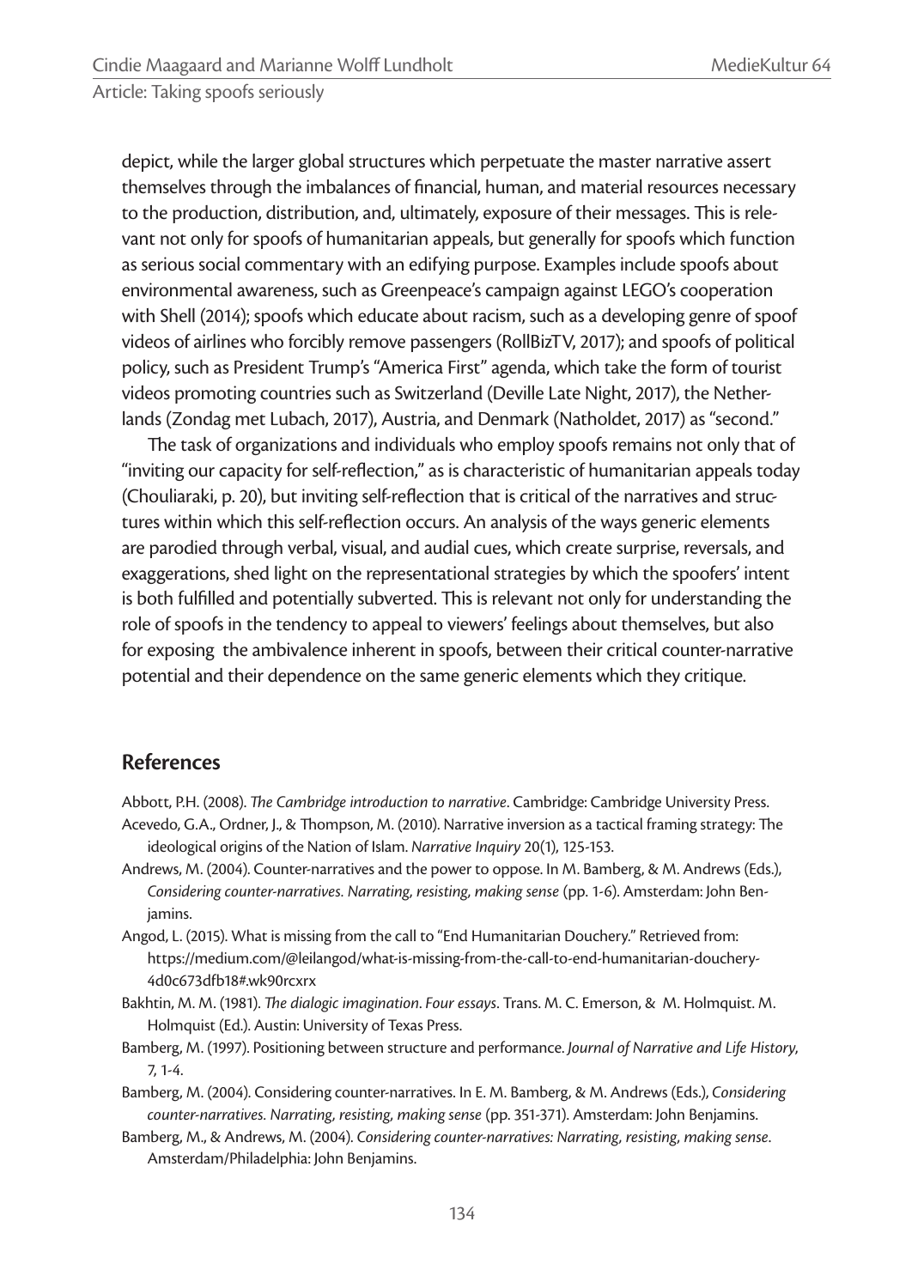Berthon, P.R., & Pitt, L.F. (2012). Brands and burlesque: Toward a theory of spoof advertising. *Academy of Marketing Science*, 2, 88-98.

Campaign to End Humanitarian Douchery [Changed to #endhumanitariandouchery.] (2015). If Voluntourists talked about North America. Retrieved from: https://www.youtube.com/ watch?v=\_8GZjZTZrWA

Chouliaraki, L. (2013). *The ironic spectator*. Cambridge: Polity Press.

Cole, T. (2012). The white-savior industrial complex. *The Atlantic Monthly Online*, 21, 1-2.

Cornett, J.M. (2010). A dialogue commemorating the fiftieth anniversary of *To Kill a Mockingbird's* publication: Atticus Finch, Christian or civic hero? A response to Professor McMillian. *Tennessee Law Review,*  77(4), 701-802.

Coupe, W.A. (1969). Observations on a theory of political caricature. *Comparative Studies in Society and History*, 11(1), 79-95.

Deville Late Night. (2017). Switzerland second. Retrieved from: https://www.youtube.com/ watch?v=reuJ8yVCgSM

Frandsen, S., Kuhn, T., & Lundholt, M.W. (2017). *Counter-narratives and organization*. London: Routledge.

Gabriel, Y. (2016). Narrative ecologies and the role of counter-narratives: The case of nostalgic stories and conspiracy theories. In S. Frandsen, T. Kuhn, & M.W. Lundholt (Eds.), *Counter-narrative and organizations* (pp. 208-225)*.* London: Routledge.

Georgakopoulou, A. (2015). Sharing as rescripting: Place manipulations on YouTube between narrative and social media affordances. Discourse, Context and Media, 9, 64-72.

Greenpeace. (2014). LEGO: Everything is not awesome. Retrieved from: https://drive.google.com/file/ d/0B9RZgMYwQXNpMEdCc09qYmdKTlU/view

Hall, C.M., & Raymond, E.M. (2008). The development of cross-cultural (mis)understanding through volunteer tourism. *Journal of Sustainable Tourism*, 16(5), 530-543.

Halverson, J.R., Goodall, H.L. Jr., & Corman, S.R. (2011). *Master narratives of Islamist extremism*. New York: Palgrave Macmillan.

Hughey, M.W. (2010). The white savior film and reviewers' reception. *Symbolic Interaction*, 33(3), 475-496.

Jefferess, D. (2013). Humanitarian relations: Emotion and the limits of critique. *Critical Literacy: Theories and Practices*, 7(1), 73-83.

- Johansen, T.S. (2016). Countering the "natural" organizational self on social media. In S. Frandsen, T. Kuhn, & M.W. Lundholt (Eds.), *Counter-narrative and organizations* (pp. 64-82)*.* London: Routledge.
- Kushner, J. (2016, 22 March). The voluntourist's dilemma. *The New York Times Magazine*. Retrieved from https://www.nytimes.com/2016/03/22/magazine/the-voluntourists-dilemma.html

Lessig, L. (2008). *Remix: Making art and commerce thrive in the hybrid economy*. New York: Penguin.

Lundholt, M. (2017). Fabric of counter-narratives: Agency and ventriloquism. *European Journal of Cross-Cultural Competence and Management*, 4 (3/4), 316-325.

Lundholt, M., Maagaard, C., & Piekut, A. (forthcoming, 2018). Counternarratives. *International encyclopedia of strategic communication*. New York: Wiley.

Maier, C. (2015). Aspects of multimodal knowledge communication in corporate videos. Consequences of new video configurations. Unpublished lecture given at the seminar Corporate Storytelling in an Intercultural Perspective arranged by the Network for Corporate Storytelling. 2 October.

McGehee, N., & Santos, C. (2005). Social change, discourse, and volunteer tourism. *Annals of Tourism Research*, 32(3), 760-779.

McGehee, N.G. (2012). Oppression, emancipation, and volunteer tourism. *Annals of Tourism Research*, 39(1), 84-107.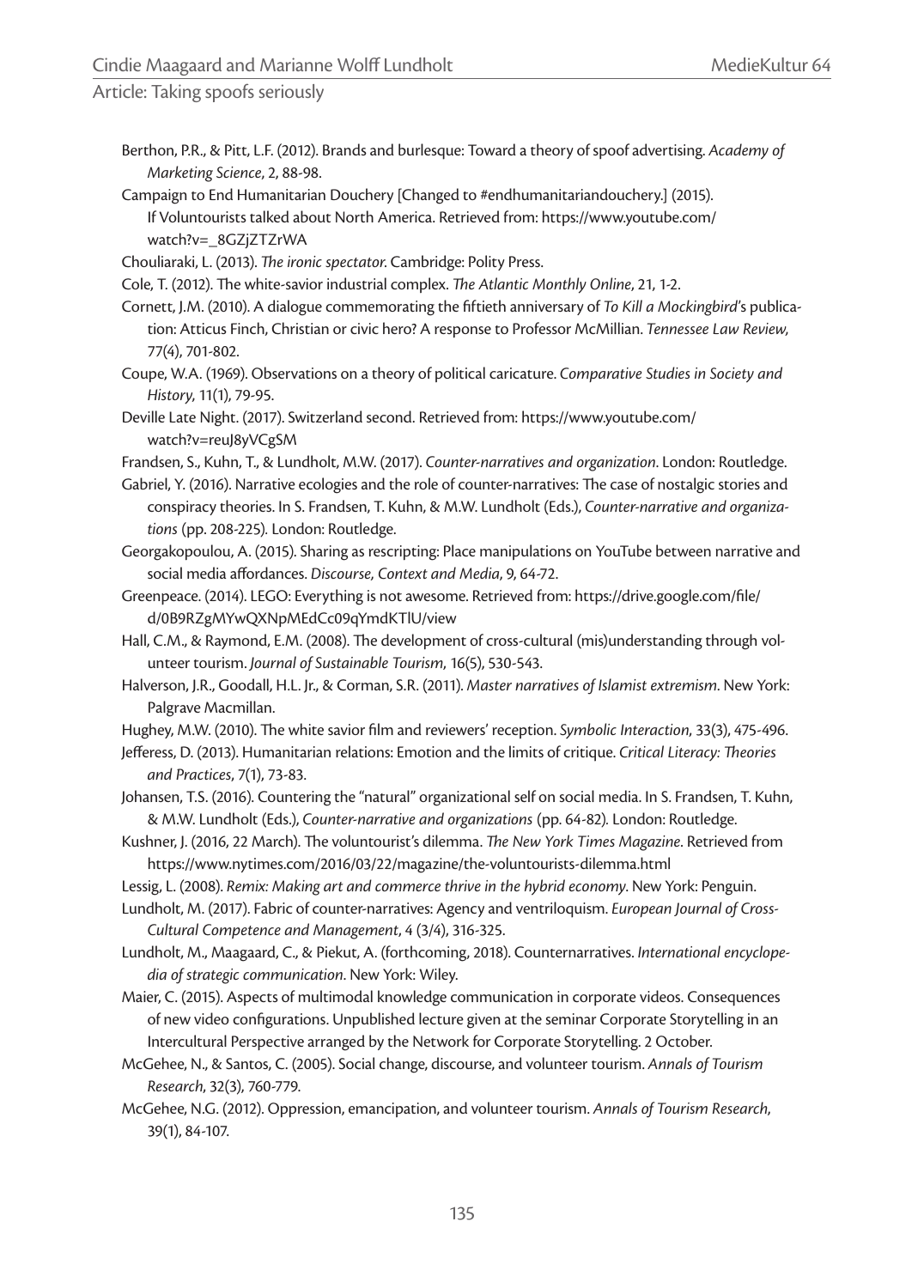Natholdet. (2017). Denmark trumps Holland at being number two. Retrieved from: https://www.youtube. com/watch?v=ryppmnDbqJY

Ortega, R. D. (2014). Spoof trailers, hyperlinked spectators & the web. *New Media and Society*, 16(1), 149- 164.

- Piekut, A. (2017). Brown eyes are not the same as blue eyes. *Narrative Inquiry* 27(2), 378-397.
- Rabinowitz, P. (1976). Truth in fiction: A re-examination of audiences. *Critical Inquiry*, 4, 121-141.
- RollBizTV. (2017) Parody of United Airlines commercial *Superior Class*. Retrieved from: https://www.youtube.com/watch?v=GQUkew2LInY
- SAIH. (2012). Let's save Africa! Gone wrong. Retrieved from: https://www.youtube.com/watch?v= xbqA6o8\_WC0
- SAIH. (2014). Who wants to be a volunteer? Retrieved from: https://www.youtube.com/watch?v=ymcflrj\_ rRc
- SAIH. (2016). Radiaid. Africa for Norway. Retrieved from: https://saih.no/english/our-work/campaign/ radiaid-africa-for-norway
- SAIH. (2018). Who we are. Retrived from: https://saih.no/english/who-we-are
- Saunders, R.A. (2014). Spoofing. In S. Attardo (Ed.), *Encyclopedia of humor studies* (pp. 730-732). Los Angeles & London: SAGE Publications.
- Stanley, C.A. (2007). When counter narratives meet master narratives in the journal editorial-review process. *Educational Researcher*, 36(1), 14-24.
- Straubhaar, R. (2014). The stark reality of the "White Saviour" complex and the need for critical consciousness: A document analysis of the early journals of a Freirean educator. *Compare: A Journal of Comparative and International Education*, 45(3), 381-400.
- Sullivan, N. (2017). The trouble with medical "voluntourism" Scientific American, May 16. Retrieved from: https://blogs.scientificamerican.com/observations/the-trouble-with-medical-voluntourism/
- Tripp & Tyler. (2013). A revolutionary new one for one campaign. Retrieved from: https://www.youtube. com/watch?v=5jx0ZjAXWwQ
- Vanden Bergh, B.G., Lee, M., Quilliam, E.T., et al. (2011). The multidimensional nature and brand impact of user-generated ad parodies in social media. *International Journal of Advertising* 30(1), 103-131.
- Vera, H., & Gordon, A. M. (2003). The beautiful American: Sincere fictions of the white messiah in Hollywood movies. In A.W. Doane, & E. Bonilla-Silva (Eds.), *White out: The continuing significance of racism* (pp. 113-128). New York: Routledge.
- Zondag met Lubach. (2017). The Netherlands welcome Trump in his own words. Retrieved from: https:// www.youtube.com/watch?v=ELD2AwFN9Nc

## **Endnotes**

 1 See, for example, the *Guardian*'s Global Development Professionals Network 2014 coverage at https:// www.theguardian.com/global-development-professionals-network/2014/dec/19/11-of-the-best-aidparodies.

> *Cindie Maagaard Associate Professor Dept. of Language and Communication The University of Southern Denmark cindiem@sdu.dk*